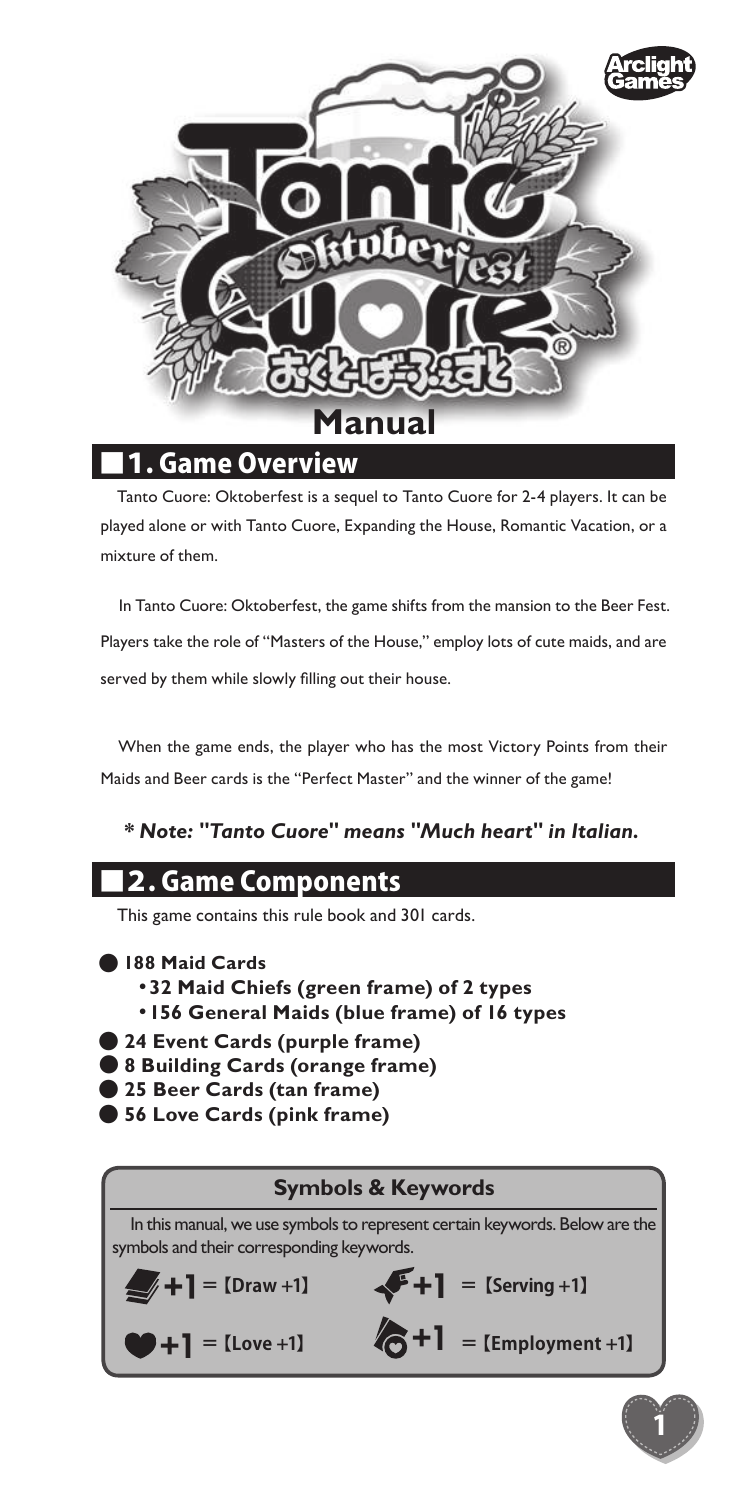## ■3. Setup and Terminology

Seat all of the players around the table. The center of the table is the **Town**, where you place all of the available cards. Each player should have enough space in front of them to play their cards during the game; this area is the player's **House**. Each player's **House** consists of the player's personal draw deck, Discard Pile, play area, and **Private Quarters** (an area for cards that you own, but are set aside).

• First, sort out the **Maid Chief** cards, "**Anja**" and "**Matilde**," and place them in one stack each in the **Town**.

• Second, sort out the three types of **"Love"** cards ("**1 Love**," "**2 Love**," and "**3 Love**") and place them in one stack each in the **Town**.

• Third, select 10 of the 18 **General Maids**, randomly or by choice, and place them in the town, preferably in order of cost (the top right number on each card). Any combination of General Maids is acceptable. Return the unused **General Maids** to the game box.

| <b>Recommended Selection for the First Game</b> |                        |  |
|-------------------------------------------------|------------------------|--|
| <b>Elsa Reinmaier</b>                           | <b>Toni Darling</b>    |  |
| <b>Nora Morgenstern</b>                         | <b>Nadja Kersten</b>   |  |
| Sara Leonhardt                                  | Kirika von Heidemann   |  |
| Anna Hartmann                                   | <b>Ute Krombach</b>    |  |
| Kaori Hamasaki                                  | <b>Paula Lauenburg</b> |  |

"**Nicole Schmieg**" is highly recommended after your first game. Also, it's always a good idea to use cards from other Tanto Cuore sets with this one.

• Fourth, place the "Beer Fest" pile besides the "Matilde" pile.

• Fifth, separate the **Oktoberfest** card from the Beer cards. Shuffle the rest of the Beer cards, and place them face-down. Put the **Oktoberfest** besides the Beer pile, face-up.

• Sixth, sort out the three types of Event cards, and place them in one pile each in the Town.

• Finally, each player now takes 7 "1 Love" cards and 3 "Matilde" cards and shuffles them together. This is the starting deck for each player. Each player then draws 5 cards from their deck. Now you're ready to begin the game!

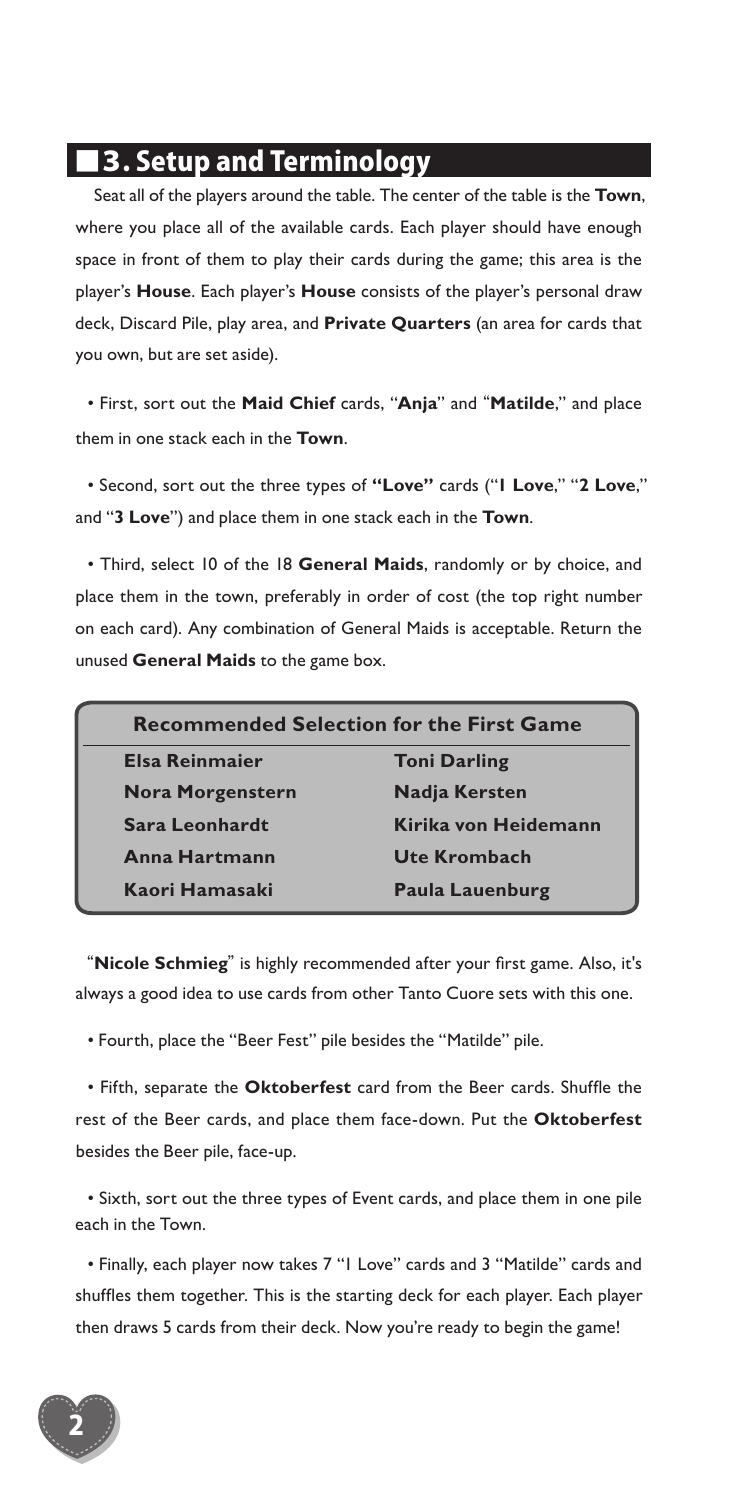

#### **Decks and Piles**

The stacks of cards (Maid cards, Beer cards, Event cards, etc.) in the town are called "Piles." A Pile is not a "Deck." When any ability indicates to choose a "Deck," you can only choose a player's deck.

Any cards that are chambermaided, in a player's hand, or placed on your Private Quarters are not included as a part of your deck.



#### Set-up Example

3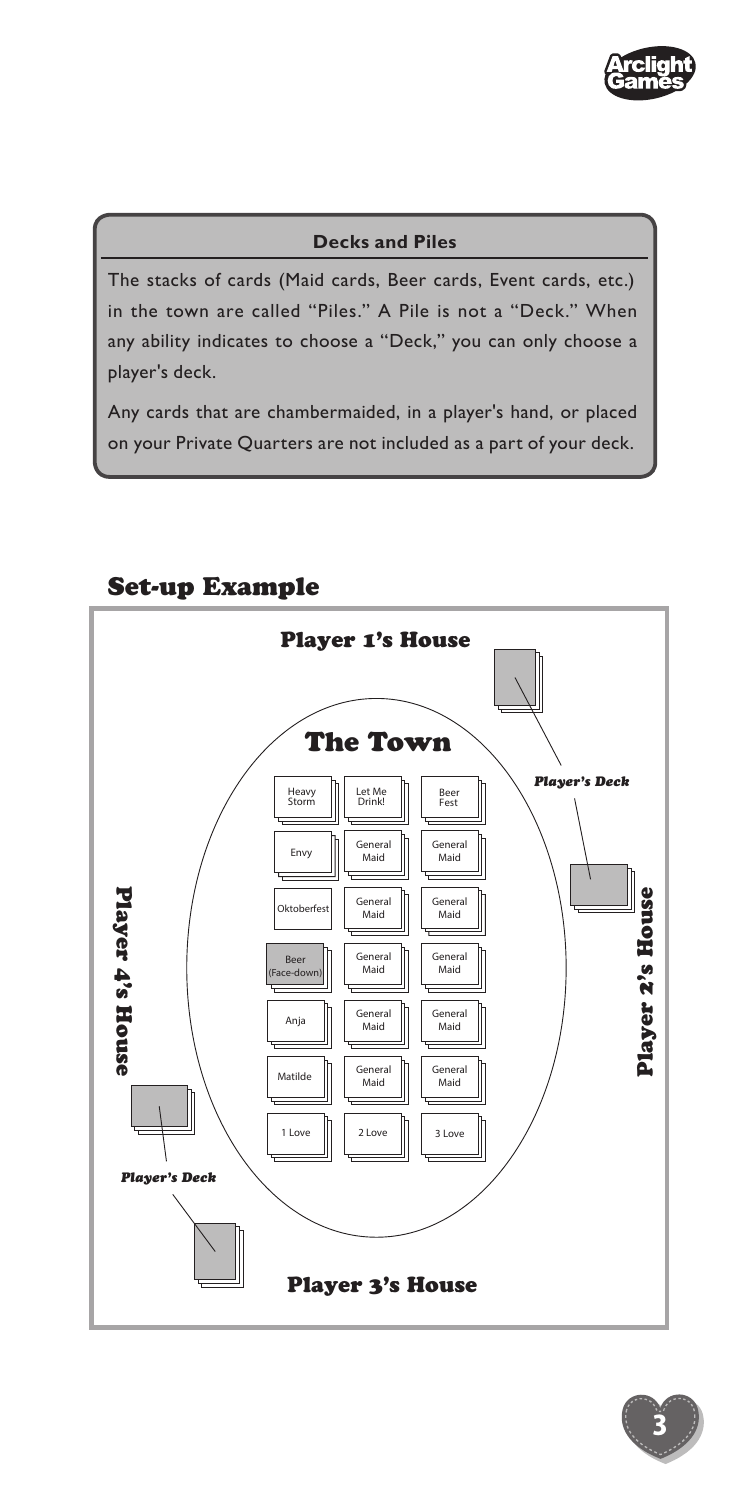## ■4. The Flow of the Game

Decide the starting player in any suitable fashion. Each turn consists of the following four phases (described in detail later in the rules):

- **1) Starting Phase**
- **2) Serving Phase**
- **3) Employ Phase**
- **4) Discard Phase**

When you finish the four phases of your turn, play passes to the player on your left. This continues until the game ends, at which point Victory Points are calculated and the "Perfect Master" is decided.

## ■5. The Cards

There are five types of cards in Oktoberfest: Maid cards, Love cards, Event cards, Building cards, and Beer cards.

#### ● **Maid Cards**

There are three types of Maids: **Maid Chiefs**, **General Maids**, and **Private Maids**. There are no **Private Maid** cards in Oktoberfest.

**Maid Chiefs** (green frame) mainly serve to generate Victory Points. They have little effect during the game.

**General Maids** (blue frame) are the cards that form the game. You play these during your Serving Phase.

**Private Maids** (black frame) are a bit special. They are described later in the rules.

Playing a maid card from your hand (being served by a maid) costs one "**Serving**." You only have one **Serving** per turn. Certain maids generate an extra **Serving** and will thus allow you to be served by more maids that turn.

- ① **Title**
- ② **Card Name**
- ③ **Employ Cost**

The amount of **Love** required to employ this maid from the **Town.**

#### ④ **Victory Points**

The number of Victory Points (VP) this maid will grant.

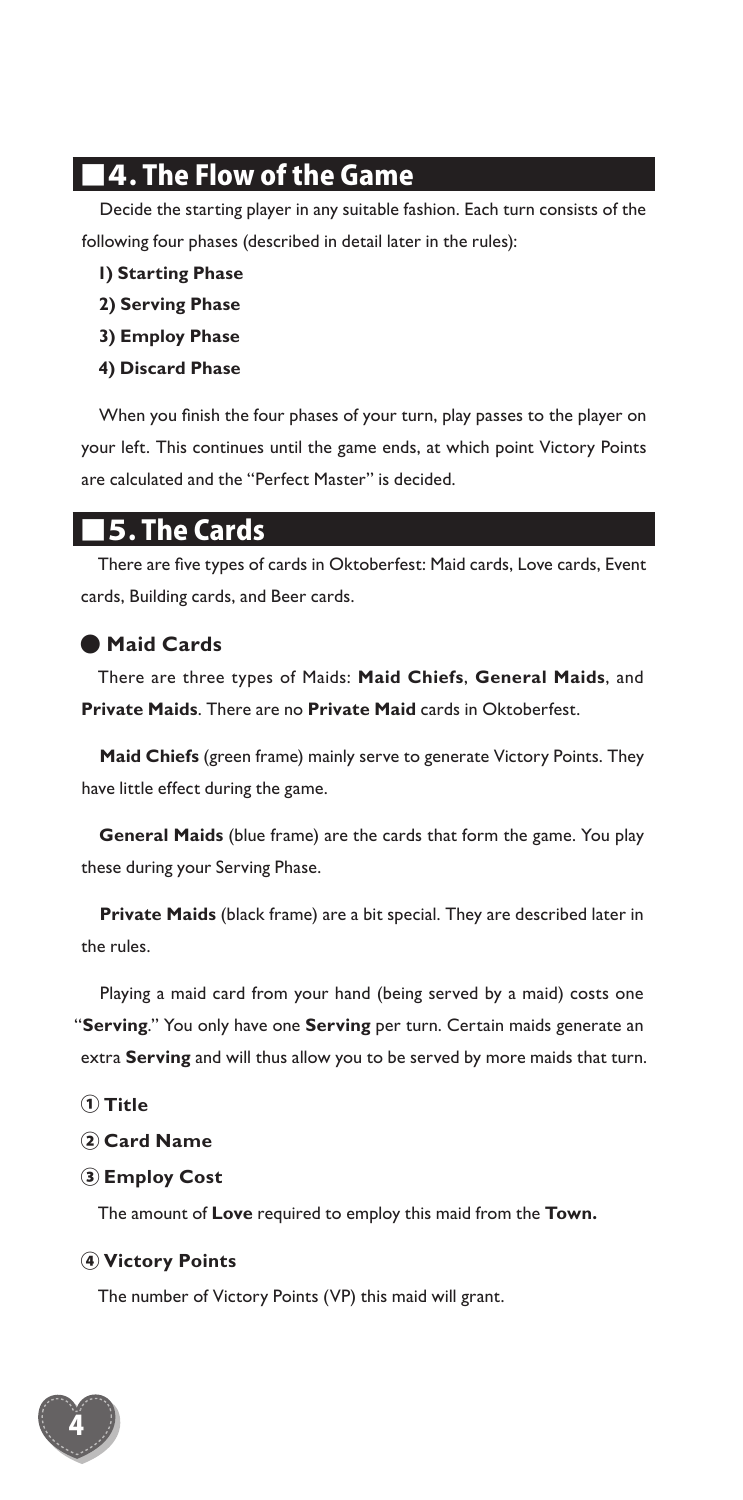

#### **Symbol: Draw**

The number of extra cards you draw when being served by this maid.

#### **Symbol: Love**

The amount of extra **Love** this maid generates when played. This **Love** is used along with **Love** cards to employ maids.

#### **Symbol: Serving**

The number of extra **Serving** points the maid generates when played. Each extra **Serving** lets you play another maid this turn.

#### **Symbol: Employment**

The number of extra **Employment** points this maid generates when played. Each extra **Employment** lets you employ an extra maid this turn.

#### **Card Type**

#### **Card Effect**

Text describing the effect the maid has.

#### **Flavor Text**



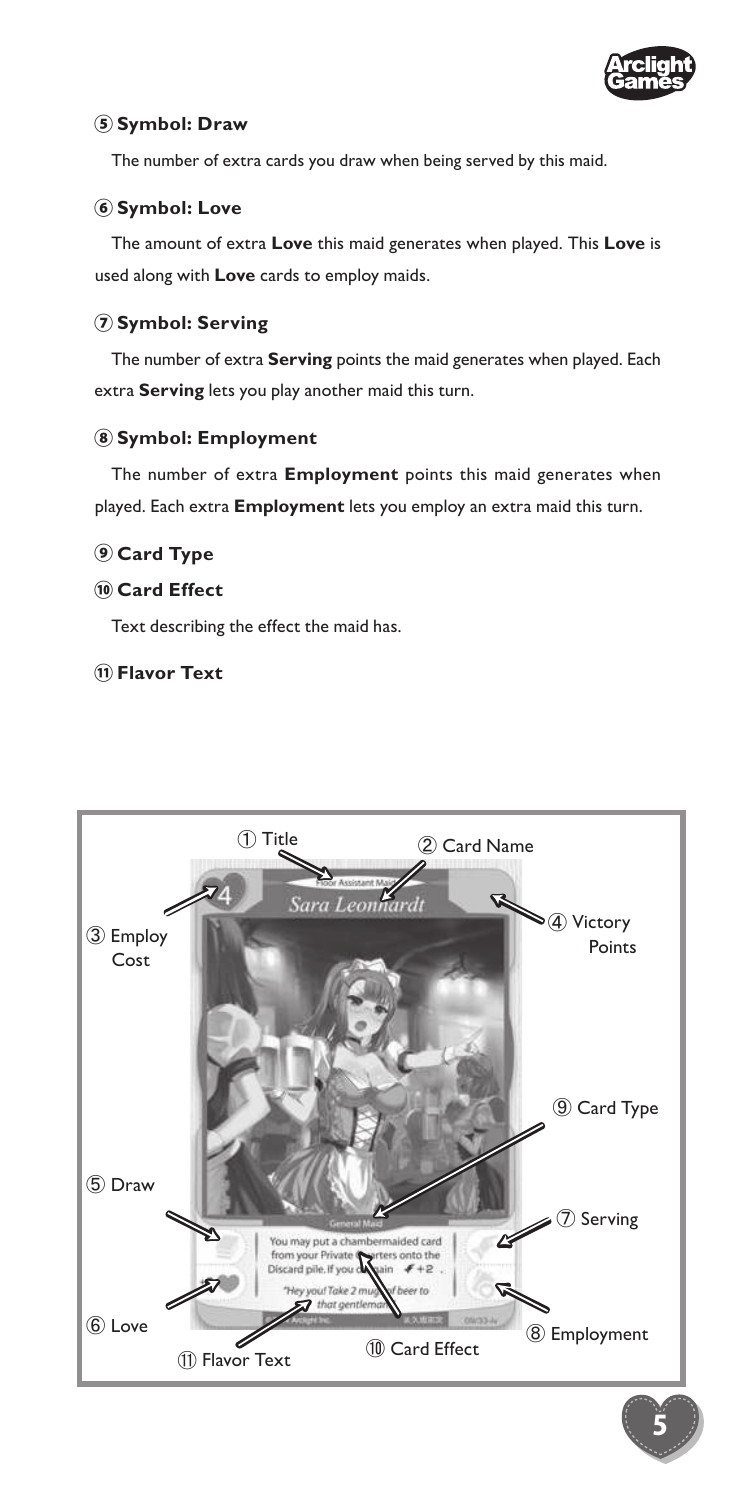#### ● **Love Cards**

"**Love**" cards generate **Love** points which are used to employ new staff (buy new cards), and are mostly played during the Employ Phase, but can generally be played at any time.

During your Employ Phase, you may play as many **Love** cards as you wish from your hand. Combine the **Love** you gain with any **Love** you gained from **General Maids** during the Serving Phase to employ new maids. Playing a **Love** card does not cost a **Serving**.

A "**1 Love**" card will grant 1 **Love**, a "**2 Love**" card will grant 2 **Love**, and so on.

**Love** is not kept between turns. Unused **Love** is lost when your turn ends.

#### ① **Card Name**

#### ② **Employ Cost**

The amount of **Love** required to employ this card from the town.



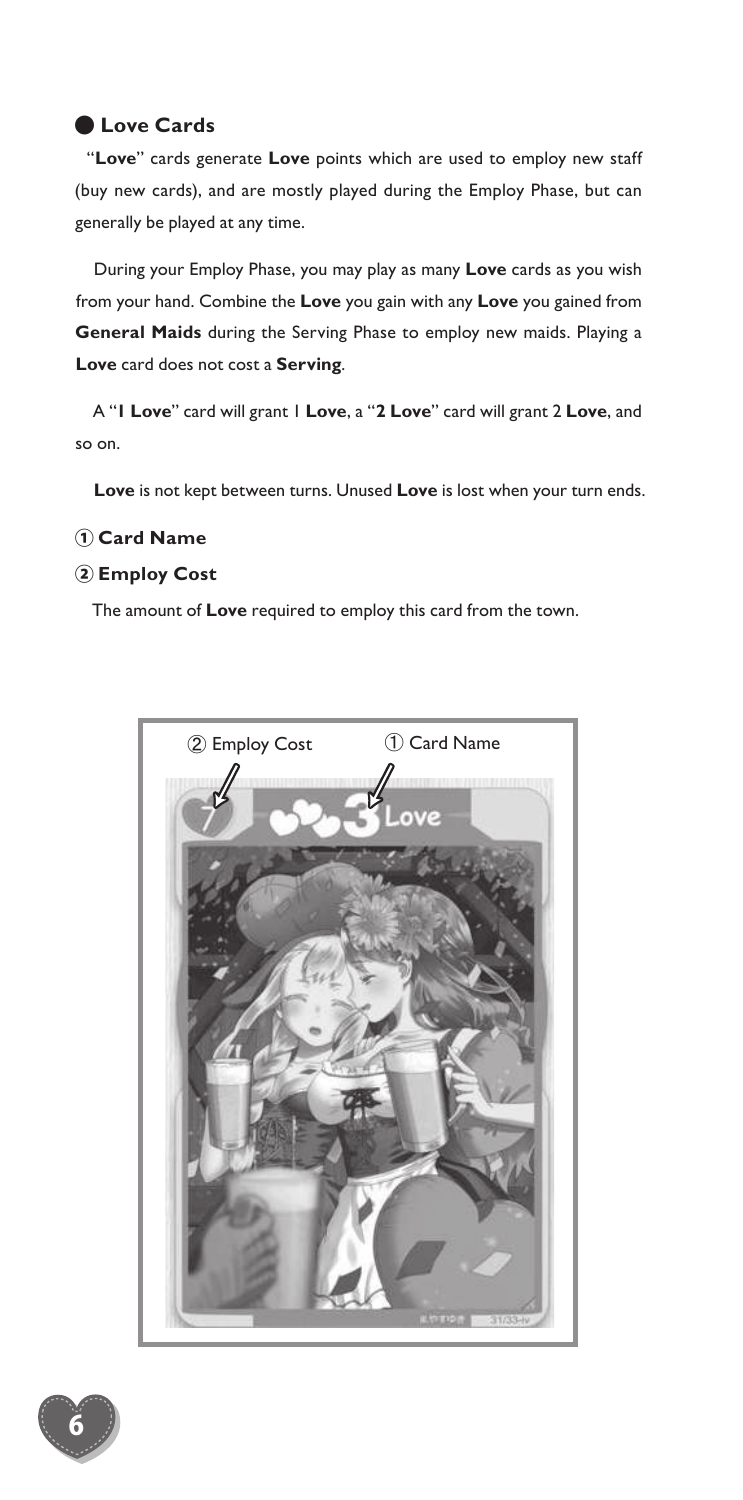

7

#### ● **Event Cards**

Event cards apply various kinds of effects (usually negative ones) to the owner. They are employed during the Employ Phase just like other cards, but they usually don't go into the player's decks. Instead, they are placed in a player's Private Quarters or on a Chambermaid. (Chambermaids are maids that have been sent to the players Private Quarters; more on that later.) The player who receives this card becomes the owner of the card and suffers effects.

- ① **Card Name**
- ② **Employ Cost**
- ③ **Card Type**
- ④ **Card Effect**

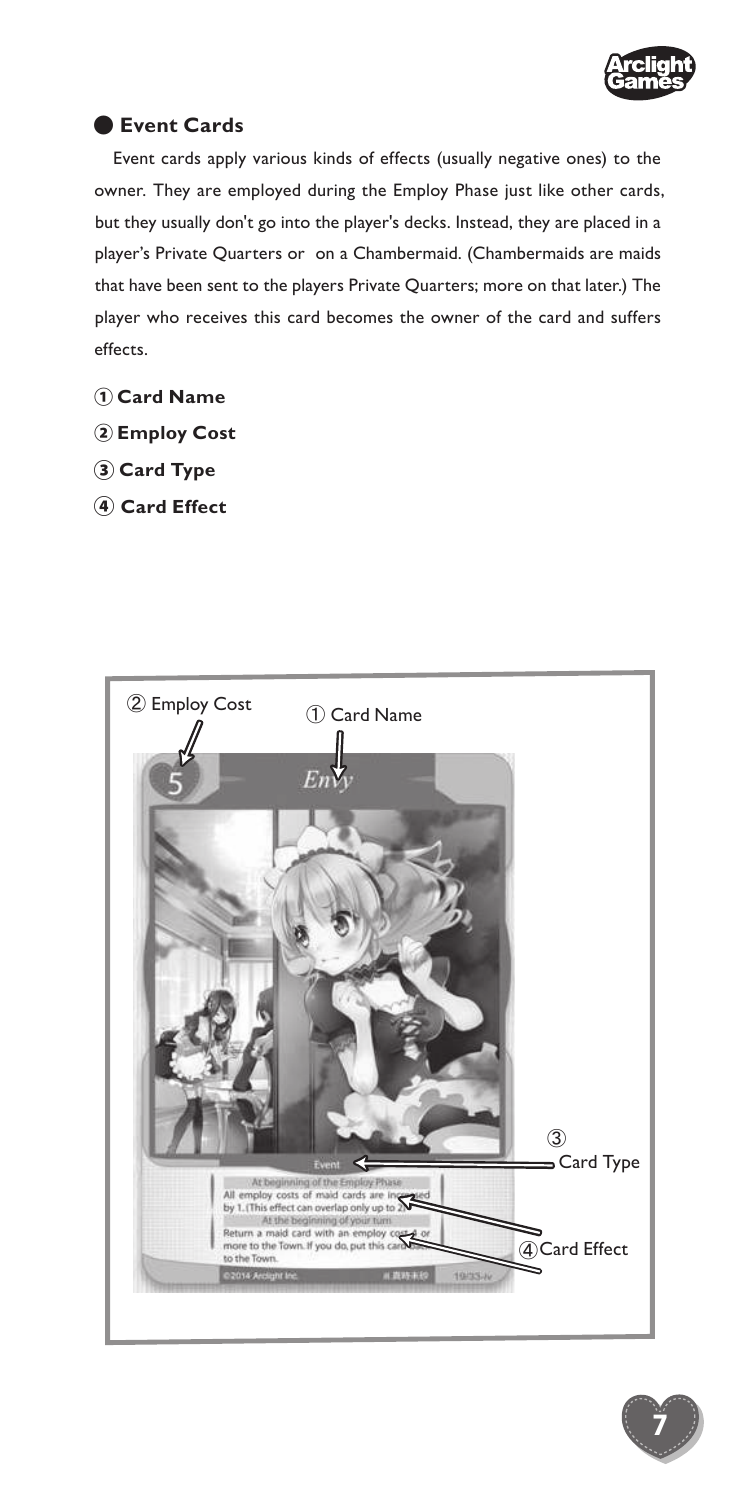#### ● **Building Cards**

Building cards never enter your deck. When employed, they are immediately put in your Private Quarters. They generate a good amount of Victory Points (VP) and provide some beneficial effects, but they have certain requirements that you must fulfill before you can employ them.

#### ① **Card Name**

#### ② **Employ Cost**

The amount of **Love** required to employ this building.

#### ③ **Victory Points (VP)**

#### ④ **Employ Bonus**

If there is text next to an Employment symbol in the text area, that is an Employ Bonus. A player can only use the effect once, and only when he employs this card.

#### ⑤ **Building Effect**

Any requirements for employing the building and/or the effect it will have when owned.

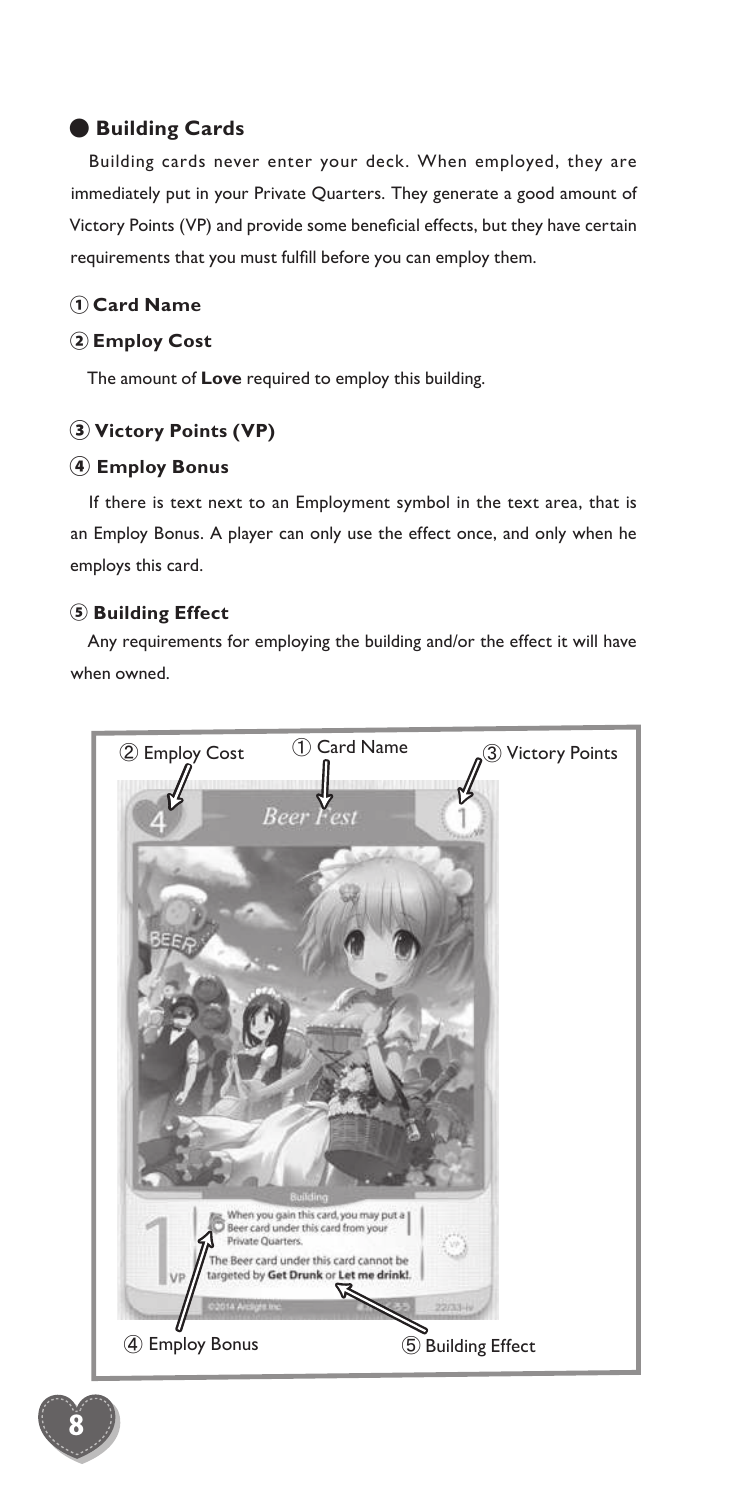

#### ● **Beer Cards**

Beer cards cannot be employed during the Employ Phase. Instead, players can get Beer cards from other cards' effects. Once you get Beer cards, stack them face down in your Private Quarters. A player can take a look at their own Beer cards at any time.

Some Beer cards have effects that happen when they're revealed or gained. If a Beer card has such an effect and the conditions listed have been met, the effect happens immediately.

Most Beer cards have an Alcohol Value. Some cards require you to count up your total Alcohol Value.

- ① **Card Name**
- ② **Victory Points (VP)**
- ③ **Alcohol Value**
- ④ **Beer Effect**

Text describing the Beer's effect and its timing.



9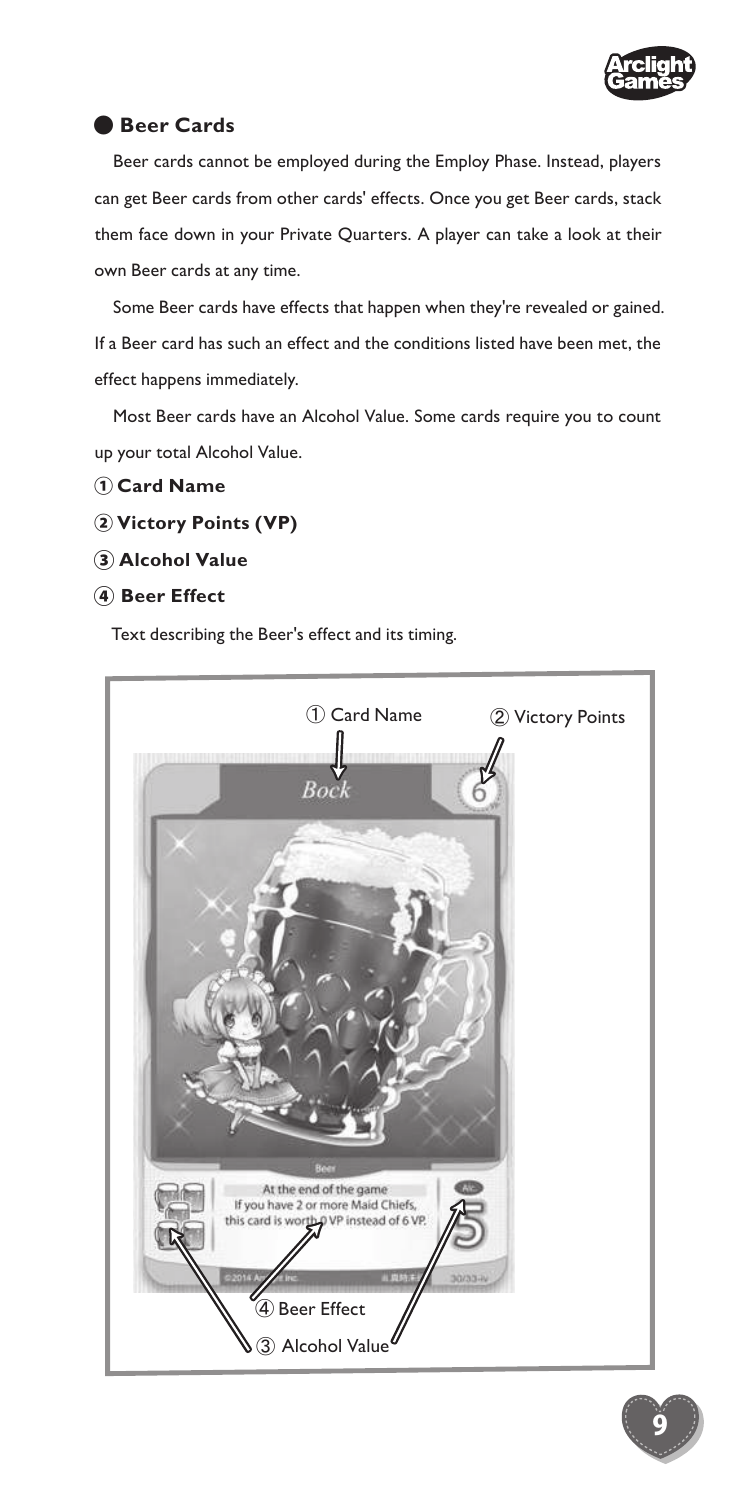## ■6. Phase Details

#### ●6-1: **Starting Phase**

Certain **Chambermaids** or **Private Maids** will have effects that are applied in this phase. For instance, if you have "**Matilde**" as your chambermaid, now is when you would choose to apply her effect if you wish.

#### ●6-2: **Serving Phase**

10

It's during this phase that you play (are served by) **General Maids**  (sometimes even **Maid Chiefs**) to gain their effects.

Unless otherwise stated on the card, being served by a maid costs one Serving. You only start with one **Serving** each turn, so you will only be able to be served once unless you can generate an extra **Serving**.

When you are served by a maid, you receive the bonuses from the symbols on the card first: **Draw**, **Serving**, **Love**, and **Employment**. Of these, **Draw** is used immediately; draw the cards before taking any other actions. If there are any maids among the cards you've drawn, they may be played this turn, provided you have a **Serving** left to use.

**Servings**, **Love**, and **Employment**, are stacked. If you gain an extra "**Serving**" it must be used during your Serving Phase. **Love** and **Employment** are used during the Employ Phase. Note that no **Serving**, **Love**, or **Employment** gains carry over to your next turn.

Resolve any text on the maid card after you receive the symbol bonuses. Certain maids may, instead of serving you, become **Chambermaids**. To chambermaid a maid means to set her aside from the playing area into your **Private Quarters**. **Chambermaids** will not go to your Discard Pile during the Discard Phase, but stay in your **Private Quarters**. For details, see "7: Chambermaids."

The Serving Phase ends when you cannot or choose not to play any more cards from your hand. Any effects that must take place during the Serving Phase may still be applied even if you do not have a **Serving** left.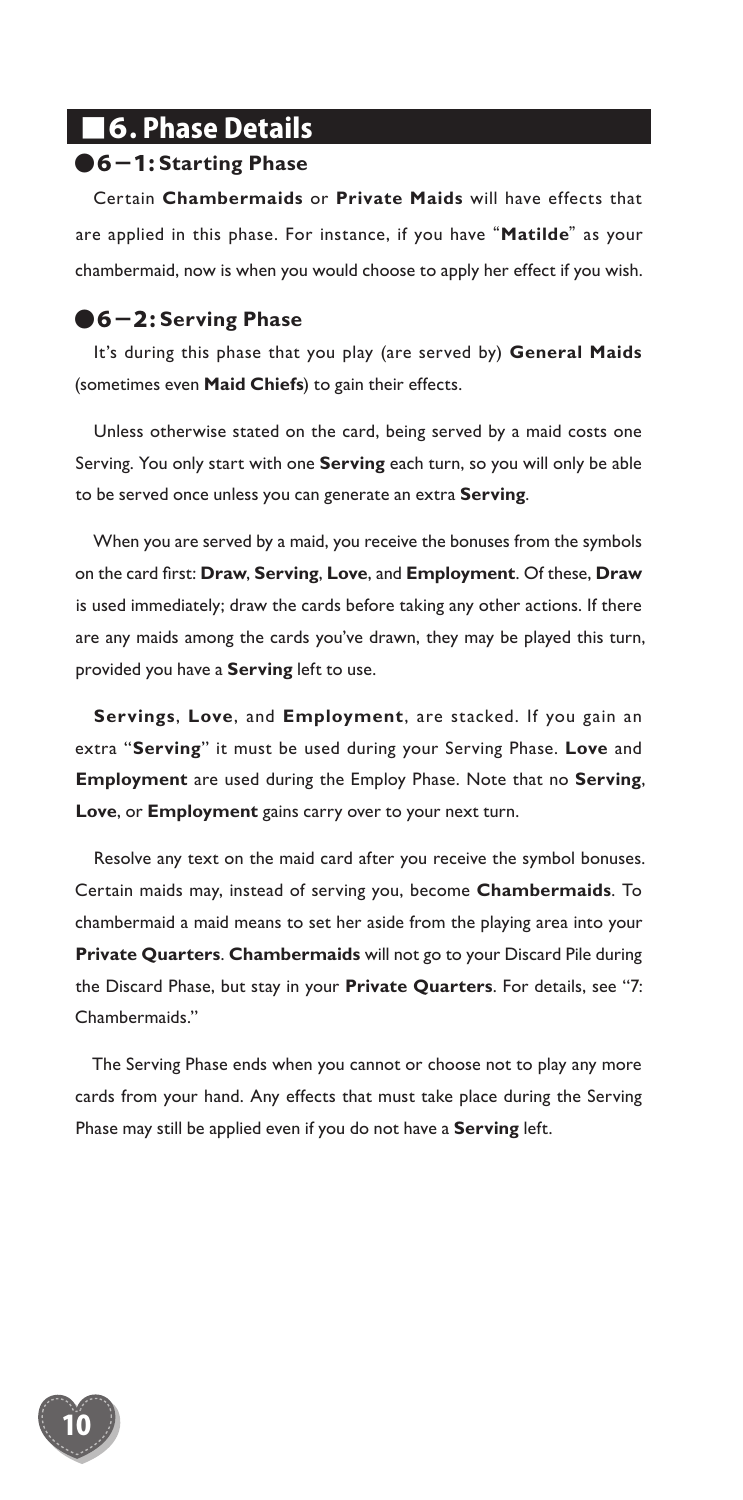

#### ●6-3: **Employ Phase**

After you have been served by your maids, you may employ staff from the **Town**. You have one "**Employment**" per turn. This can be increased by effects from servings or **Private Maids**.

To employ a card, you must have the necessary amount of **Love** to gain the new staff member. During your Employ Phase, you may play as many **Love** cards as you wish from your hand. Combine the **Love** you gain with any **Love** you gained from **General Maids** during the Serving Phase and use it employ new maids. Playing a **Love** card does not cost a **Serving**.

If you gained an extra **Employment** on your turn, you may use it to split the **Love** you have among multiple cards. For instance with 5 **Love** and 1 **Employment** you could employ any one card with a **Love** cost of 5 or less. But with 5 **Love** and 2 **Employments**, you could employ one 2-cost card and one 3-cost card, or two 2-cost cards, and so on. Have enough **Love** and extra **Employments** and you could employ the whole **Town**!

To employ a **Private Maid**, choose from the two available and pay the requisite **Love** and **Employment**. Put your **Private Maid** into your **Private Quarters,** and replace the employed card with the top card from the **Private Maid** pile.

Newly employed **General Maids** and **Love** cards go to your Discard Pile.

If you used **Bar Maids** or **Beer Stands** during the **Serving Phase,** you may gain Beer cards. Getting Beer cards does not consume any Employments.

The Employ Phase ends when you cannot or choose not to employ any more cards from the **Town**.

Some cards have an "Employ Bonus." Employ Bonuses appear with the following icon:

The Employ Bonus is an ability that you can use during your Employ Phase when you employ that card. You cannot use it during your Serving Phase.

#### ●6-4: **Discard Phase**

This is the final phase of your turn. Put all staff that served you and all cards still in your hand into your Discard Pile. Do not discard any cards from your **Private Quarters**.

Next, draw 5 cards. If there are fewer than 5 cards in your deck, draw as many as you can, then shuffle your Discard Pile to form your new deck, and draw more cards until you have 5 in your hand.

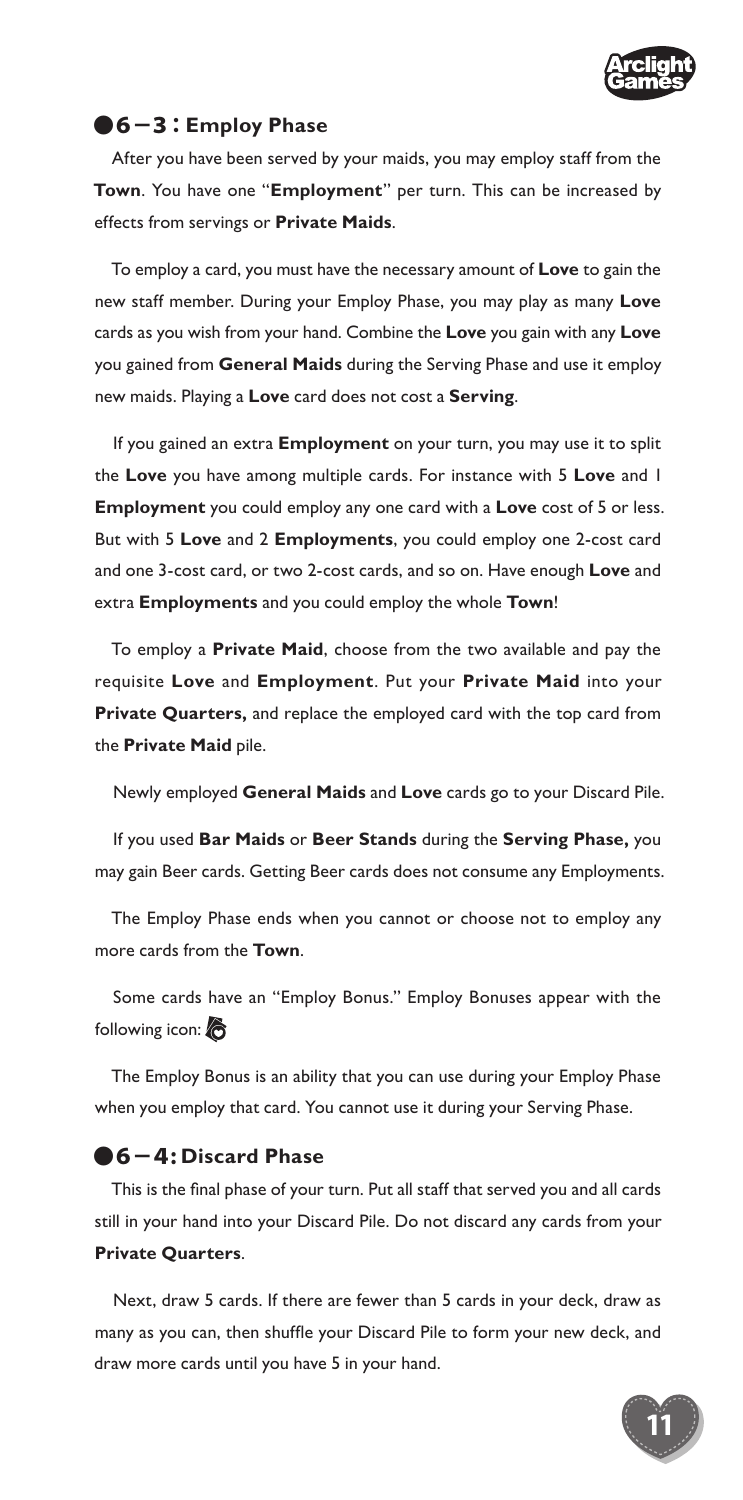Any extra **Love**, **Serving**, and **Employment** points are lost at this time. These bonuses do not carry over to your next turn.

#### **Reshuffling Your Deck:**

**Do not reshuffle your Discard Pile to make your new deck until must draw a card and cannot. If you have zero cards in your deck, do not reshuffle your Discard Pile until you are required to draw a card.**

## ■7. Chambermaids

#### ●7-1: **Chambermaids**

Certain maids have the title **Chambermaid** or **Chambermaid Chief**. They may become chambermaids by using a **Serving** (or sometimes two), in which case you put them into your Private Quarters instead of having them serve you. Their bonuses and effects will not happen, and they go in your **Private Quarters** instead of your Discard Pile. They will stay in your **Private Quarters** until the end of the game or until an effect removes them.

#### ●7-2: **How to Chambermaid**

It usually costs 1 **Serving** to chambermaid a maid. Some require an extra **Serving** (two total) to become a chambermaid. The **Serving** cost to chambermaid is noted on the card.

#### ●7-3: **Chambermaid Bonus**

Some **Chambermaids** have a **Chambermaid bonus** . The **Chambermaid bonus** is not applicable until the maid has become a chambermaid. Abilities cannot be activated and bonus end-of-game Victory Points will not apply unless the maid is in your **Private Quarters**.

### ■ 8. Beer Cards

You cannot employ Beer cards like you would maid cards. Beer cards can be gained through the use of a Bar Maid or Beer Stand, or you can gain them from an opponent by playing Get Drunk or Let Me Drink.

You can gain Beer cards during your Serving Phase or Employ Phase.

#### ●8-1: **Gaining Beer Cards**

There are two maids who have "Bar Maid" as their title. When you play these maids and pay the requirements, you can gain a Beer card.

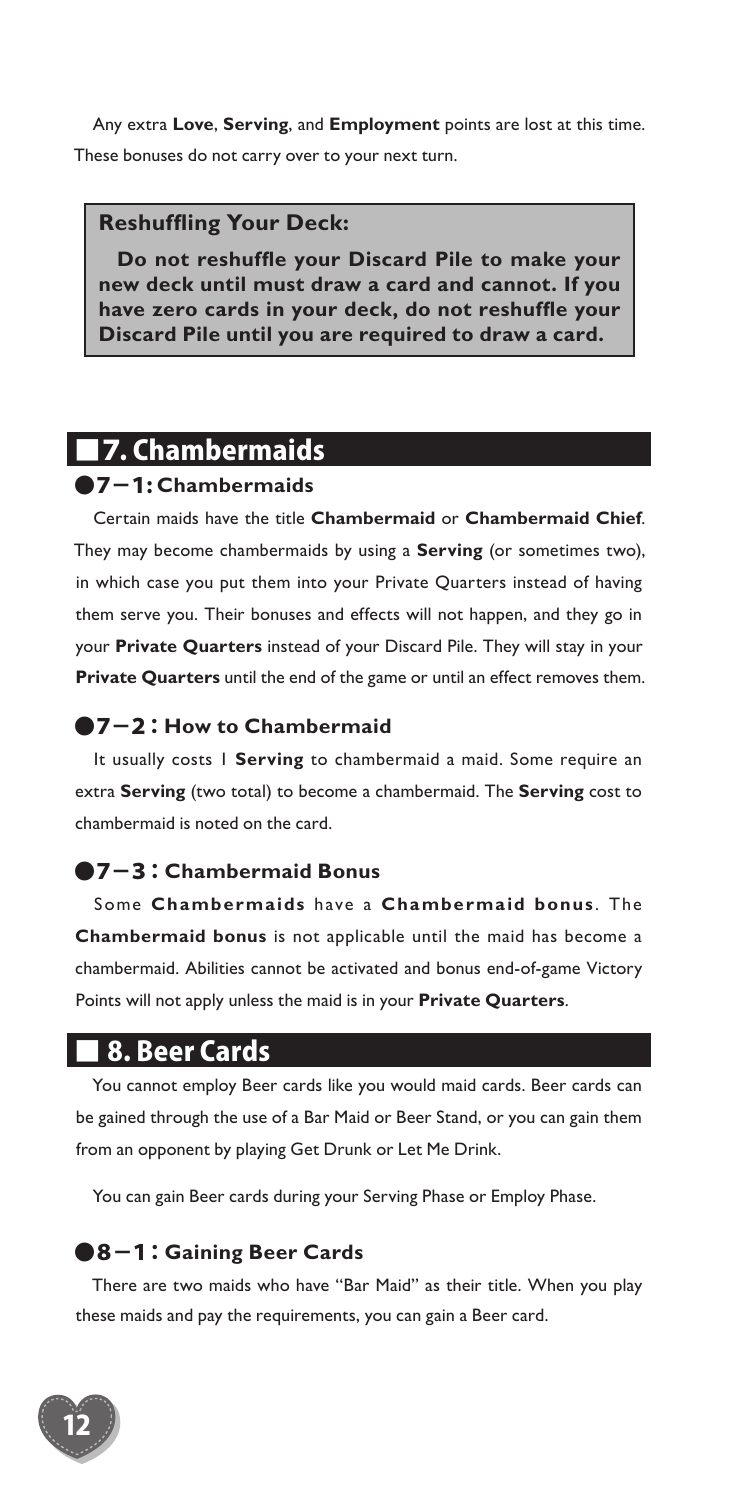

Also, when a player gains the Beer card named "**Beer Stand**," all players may gain a Beer card during their Employ Phase if they pay the cost. **Beer Stand** only remains in play for one round.

When a player gains a Beer card, the player can choose either a card from the top of the Beer pile (face-down) or face-up Beer card beside the Beer pile (this will be **Oktoberfest** when the game begins). Once you gain a Beer card, read the card and then put it in your Private Quarters face-down. If the card has an effect that happens when it is revealed or taken, you must reveal the card to all players and resolve the effect. You may look at your Beer cards at any time.

If you chose to gain a face-up Beer card, you must put another Beer card in its place. Take the top card from the Beer pile and put it in Town face-up. If the card is "**Get Drunk,**" you must resolve the effect first, and then refill one more Beer card.

#### ●8-2:**Alcohol Value**

Most of the Beer cards have an Alcohol Value. When the Beer card "**Get Drunk**" is revealed or the maid card "**Ute Krombach**" is played, you may need to count up your Alcohol Value. When you count up your Alcohol Value, collect all Beer cards in your Private Quarters, and add up their Alcohol Values. (If the card that requires you to count the Alcohol value is "**Get Drunk**," ignore the Beer cards that are under the "**Beer Fest**" card). After totalling up your Alcohol Value, put all of your Beer cards back in your Private Quarters face-down.

## ■9.Events, Buildings and Private Maids

Event cards, Building cards, and Private Maid cards will not be placed in your discard pile when you employ them.

#### ● 9 -1:**Event Cards**

There are three new Event cards in this set.

When an Event card is employed, it will go to any player's Private Quarters of the employer's choice. Certain Event cards are placed onto a Maid card or Building card directly.

The Event cards that are in a Player's Private Quarters remain there until the end of the game unless another effect removes it. An Event card's effect continues so long as it is in a player's Private Quarters.

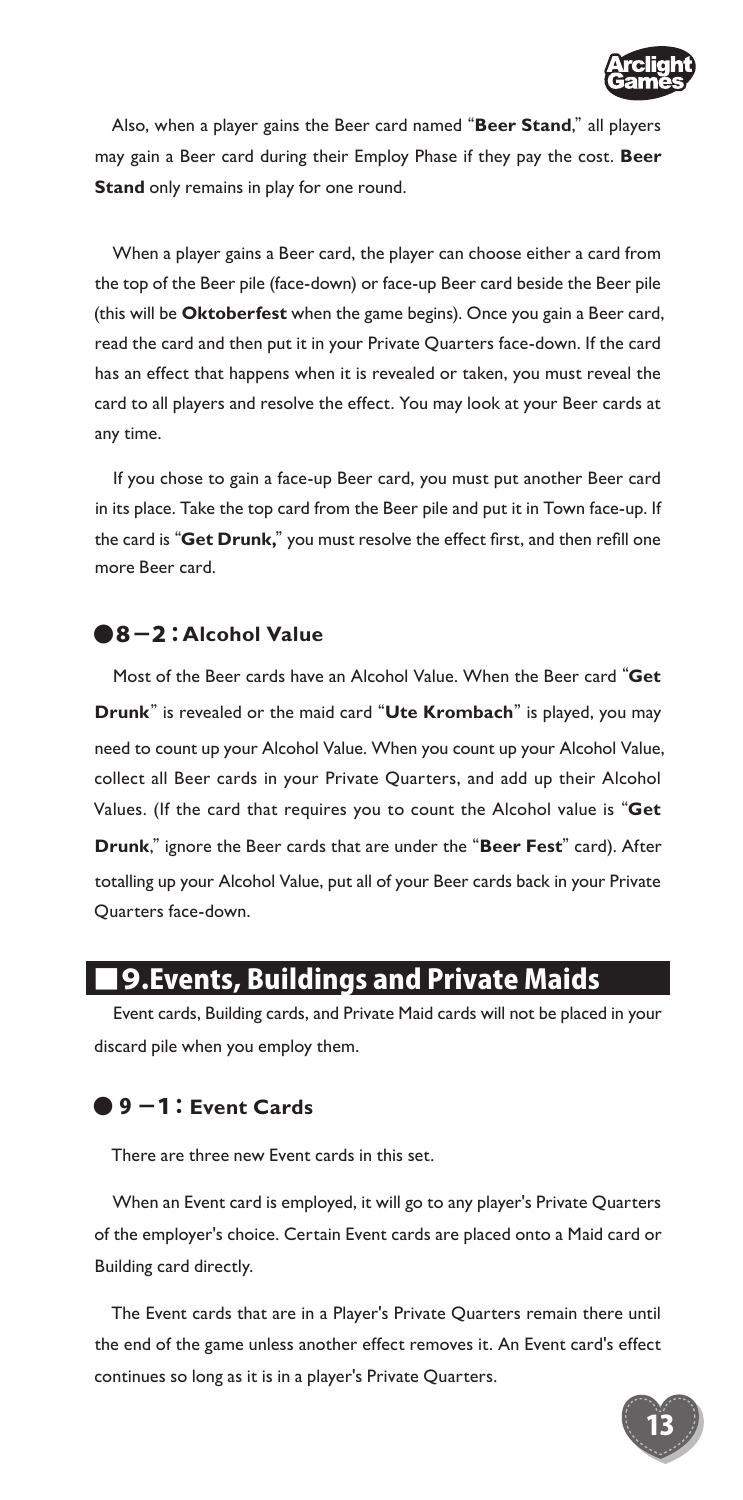If an Event card would be discarded, it is returned to town. If the town runs out of an event card, no more of that card can be employed until one is returned to town.

#### ● 9 - 2: **Building Cards**

This set includes a new Building card, the "Beer Stand."

 When a player buys a Building card, it is put in their Private Quarters, where it will stay for the remainder of the game unless some card effect removes it.

#### ● 9 - 3: **Employing a Private Maid**

**Private Maids** are not used in **Oktoberfest,** but are part of other Tanto Cuore sets. Once employed, a **Private Maid** goes directly into your **Private Quarters,** and will generate an effect each turn (but only once per turn). Some **Private Maids** are sent to other players' **Private Quarters** instead, and may generate harmful effects. For details, please refer to the rule books from the sets that contain those **Private Maids**.

Using the effect of a **Private Maid** does not cost a **Serving**. Each **Private Maid** effect has its own timing; please refer to the card text. Also, note that the symbol bonuses on **Private Maids** are sometimes conditional; again, refer to the card text.

You may employ any number of **Private Maids**, but only one can be active at a time. When you employ a new **Private Maid**, put the card on top of the previous one. The replaced one will not grant any effects, but will grant Victory Points at the end of the game. Only the top **Private Maid** in your stack will be able to use her abilities for you. You cannot change the order of the stack.

## ■ 10.Example of Play

Ludek, Kimberly, and Alec are playing Oktoberfest. It is Ludek's turn.

Ludek has **Anna, Gina, Kirika, Matilde**, and a **1 Love** card in his hand.

In his Starting Phase, no effects happen because he does not have any Event cards. The Starting Phase ends immediately.

Now it's his Serving Phase. Ludek uses his one **Serving** to be served by **Anna**. Her bonus is [**Serving +2**]. She also has an Employ Bonus. However, Ludek can only use the Employ Bonus when he employs the card, so the Employ Bonus does not happen at this time.

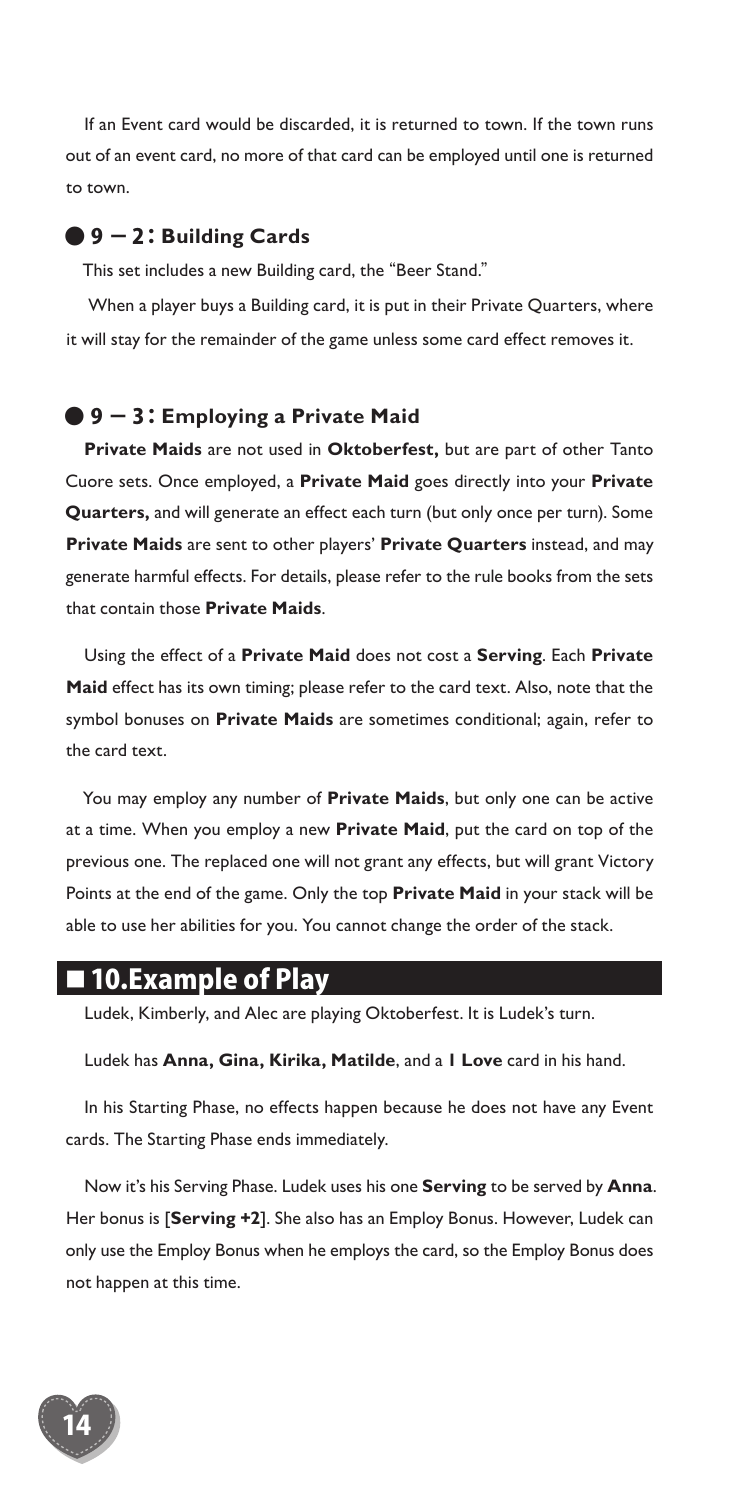

Ludek now has 2 **Servings**. He uses 1 **Serving** to play **Kirika** from his hand. He receives [**Draw +2**] from her effect. He draws 2 cards, which turn out to be **Matilde** and **3 Love**.

Ludek still has 1 **Serving**. He decides to use that to play **Gina.** Now he can gain a Beer card during his Employ phase from Gina's effect.

He has run out of **Servings**, so he continues on to his Employment Phase. The **Matilde** in his hand is a Maid card, but he can treat the card as **1 Love** in this Employ Phase because of **Kirika's** effect. Ludek plays **Matilde (1 Love), Matilde (1 Love), 1 Love**, and **3 Love** from his hand. Now he has 6 Love and 1 **Employment**.

Ludek may gain a Beer card for 4 Love because he played **Gina** in his Serving phase. The currently revealed Beer card was a **Weissbier**. He thinks about it a moment, and decides to get a new Beer card from the Beer pile instead. It turns out to be an **Altbier**.

Ludek got a **Pilsner** a while ago. This card is face-down in his Private Quarters. He put his new **Altbier** on top of the **Pilsner** card. Both of the Beer cards are still face-down.

Gaining a Beer card does not require any **Employments**. Ludek still has 2 Love and 1 **Employment**. He decided to employ a **Nicole** from the Town. **Nicole's** Employ Bonus is "When you employ this card, put it onto any player's discard pile." Ludek puts **Nicole** on top of Alec's discard pile.

In his Discard Phase, he discards the **Anna, Gina,** and **Kirika** cards that he played during the Serving Phase. He also discards **1 Love**, **3 Love**, and 2 **Matilde** cards that he played during the Employ Phase. He must discard all of the remaining cards in his hand too. However, he already ran out of cards this turn, and had no cards to discard from his hand. All of the discarded cards go into his Discard Pile.

He then draws 5 new cards and passes the turn to Kimberly.

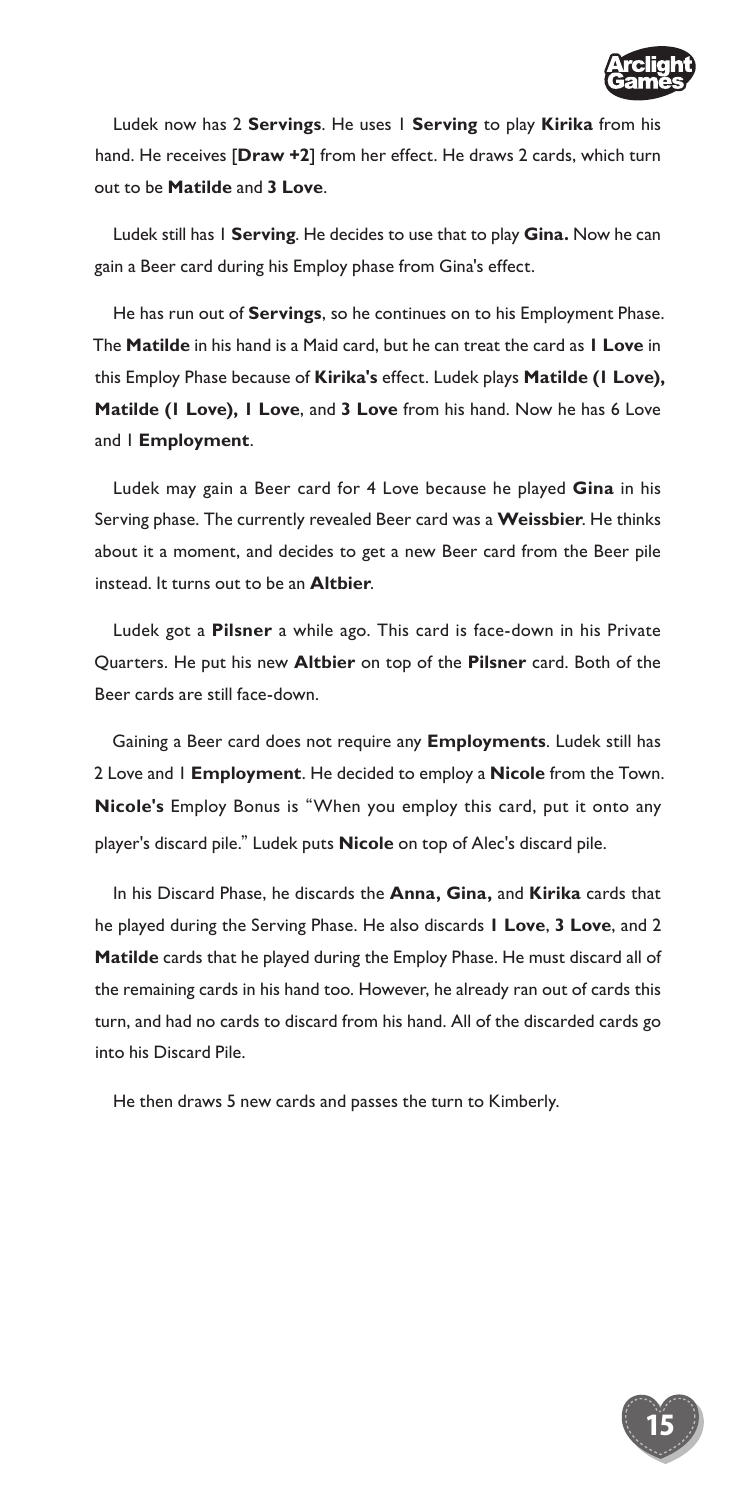## ■11. Game End and Victory

#### ●11 -1: **End of the Game**

When the beer pile runs out or any two maid piles are exhausted (not including the Love, Building, Event, Reminiscence, or Beer piles), the game will end after the current player finishes their turn.

#### ●11 -2: Victory Points (VP)

Each player counts up the Victory Points (VP) on all of their cards. Victory Points are noted in the top right of each card. Some cards have a question mark (?) in this spot; their VP only count if the stated requirement is met. Also, note that even cards which have a fixed VP number may have bonuses or penalties; don't forget to check the card for end-game bonuses.

• Check your hand, deck, and Discard Pile for cards with VP and total them up.

• Then count all VP from maids in your **Private Quarters**, remembering to include any end-game bonuses.

• Then add all VP from your **Beer** cards.

The player with the most VP is the winner! In case of a tie, the player with the most non-VP generating maids wins. If it's still a tie, the player who likes Tanto Cuore the most is the winner.

#### **The winner is crowned the "Perfect Master"!**

## ■12. Optional Rules

Here are some optional rules we suggest.

#### ●12 -1: **Two-Player Game**

For a speedier game when playing with only 2 players, remove 3 cards from each pile of **General Maids** and **Maid Chiefs**.

#### ●12 -2: **Combining with Other Tanto Cuore Editions:**

• Use all of the set's special cards from the editions you are using: **Event** cards from the base set, **Building** cards from Expanding the House, and **Reminiscence** cards from Romantic Vacation.

• Use the set of 2 **Maid Chiefs** from the base set (**Colette** and **Marianne**), the two from Expanding the House (**Aline** and **Claudine**), or the two from Oktoberfest (**Anja** or **Matilde**).

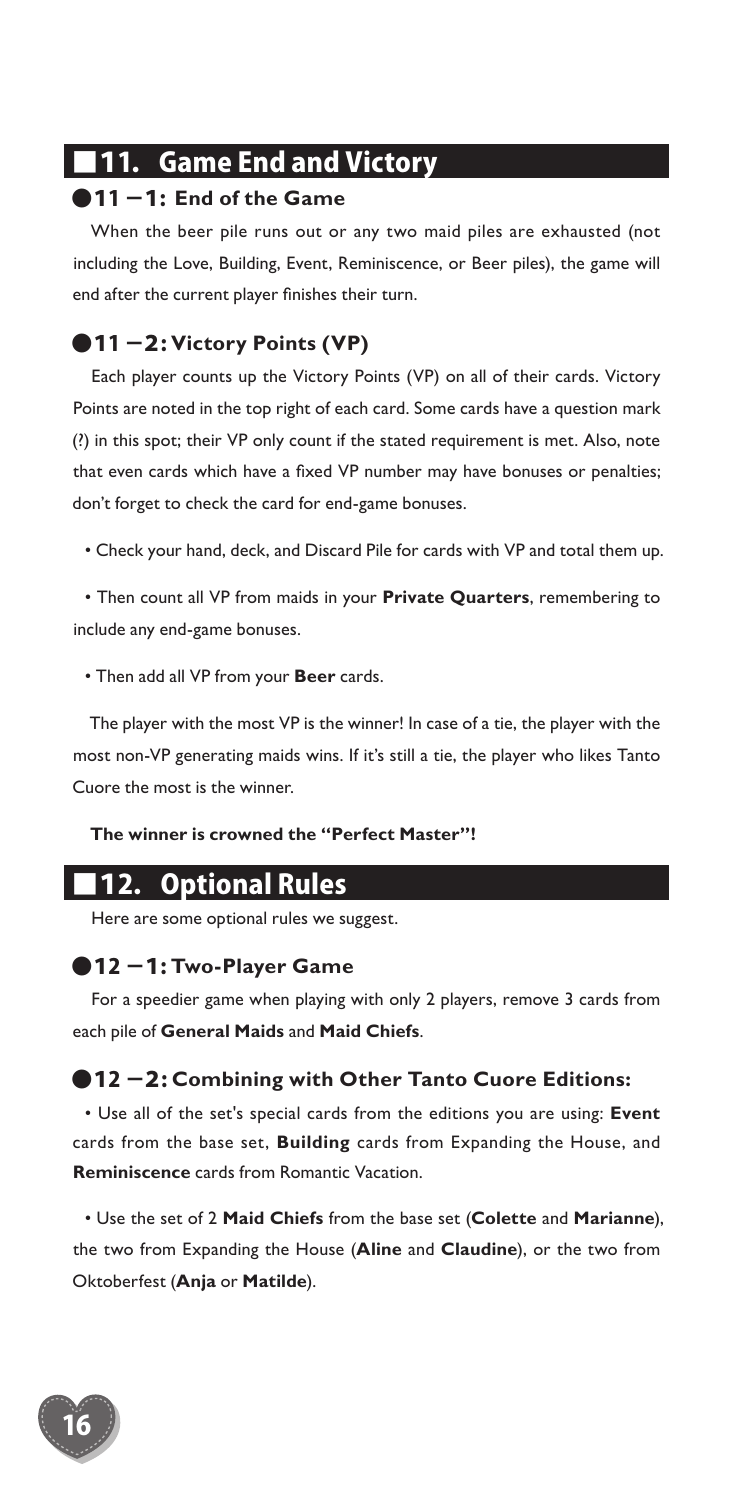

- Use one set of **Love** cards (unless you are playing with 5 or more players).
- Use all **Private Maids**, shuffled together into one pile.
- Use all Reminiscence ① cards but not Reminiscence ② . cards.

• Select 10 **General Maids** from all of the sets you have available. However, you must select one or both of the **Bar Maids** in this set first, and then select the rest of the **General Maids**, randomly or by choice, in any combination from one or more editions.

• In a 2-4 player game, the game ends when any 2 Maid piles or the Beer pile is exhausted. To play with 5 or more players, use two sets of "**Love**" cards from any Tanto Cuore editions. Also, the game-end condition will be when 3 maid piles are exhausted instead of 2.

#### ●12 -3: Optional Playing Rule

The number of cards in a player's deck, the number of cards in a maid pile in Town, as well as any face-up cards in a player's **Private Quarters** (**Chambermaids**, **Private Maids**, etc.) are always open information. A player's Discard Pile is not, however; only the top card should be visible.

#### ●12 -4: **FAQ**

The FAQ can be found on the Tanto Cuore website:

http://www.tantocuore.com/

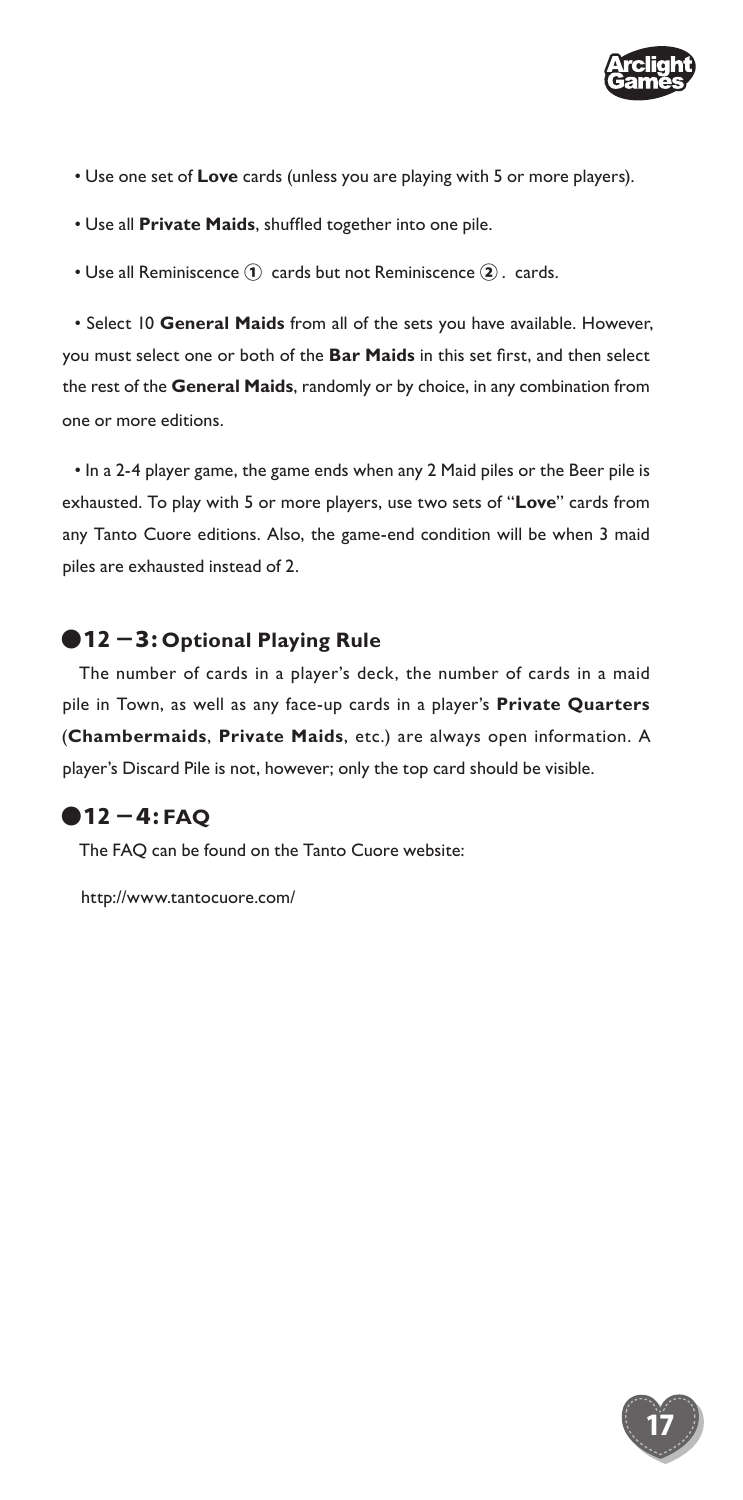## ■13. Card Details

## ●13 -1: **Maid Chiefs**



#### **Anja Brunner (Qty: 8)**

VP:6

fs<br>**a Brunner (Qty: 8)**<br>6<br>———— At the end of the game<br>**a** have more than 3 Nicole in your decl<br>gains an extra 1 VP. **If you have more than 3 Nicole in your deck, Anja gains an extra 1 VP.**

**Details:** The representative maid for this edition. Anja grants additional 1 VP if you have 3 or more Nicole cards at the end of the game. She really likes this apprentice maid!

#### **Matilde Wiese (Qty: 24)**

VP:1

**Chambermaid** ⇒【Serving -2】

atilde Wiese (Qty: 24)<br>P: 1<br>Chambermaid  $\Rightarrow$  [Serving -2]<br>—— During your Starting Phase ——<br>——<br>u may put a chambermaided Matilde in<br>ur Discard pile. If you do, choose a card fro **You may put a chambermaided Matilde into your Discard pile. If you do, choose a card from your hand and put it back to the Town.**

**Details:** This card is worth 1 VP even if she is not chambermaided. If she is chambermaided at beginning of your Starting Phase, you can put her into your discard pile in order to return one card in your hand to town.

#### ●13 -2: **General Maids**



#### **Elsa Reinmaier (Qty: 8)**

VP:2

【Employment +2】

**Draw 3 cards. Afterwards, every player who has 4 or more cards in their hand chooses and discards a card from their hand.**

**Details:** In the simplest terms, her ability is Draw +3, Employments +2, and she forces everyone with 4 or more cards (including you!) to discard a card from their hand.



#### **Hermina Baum (Qty: 8)**

VP:1

 $[Lower + 3]$ 

**After you draw your new hand at your Discard phase of this turn, you may discard a card from your hand and draw a card.**

**Employ Bonus Details:** At the end of this turn, after you draw up to 5 cards, you are allowed to discard one card and then draw another card.

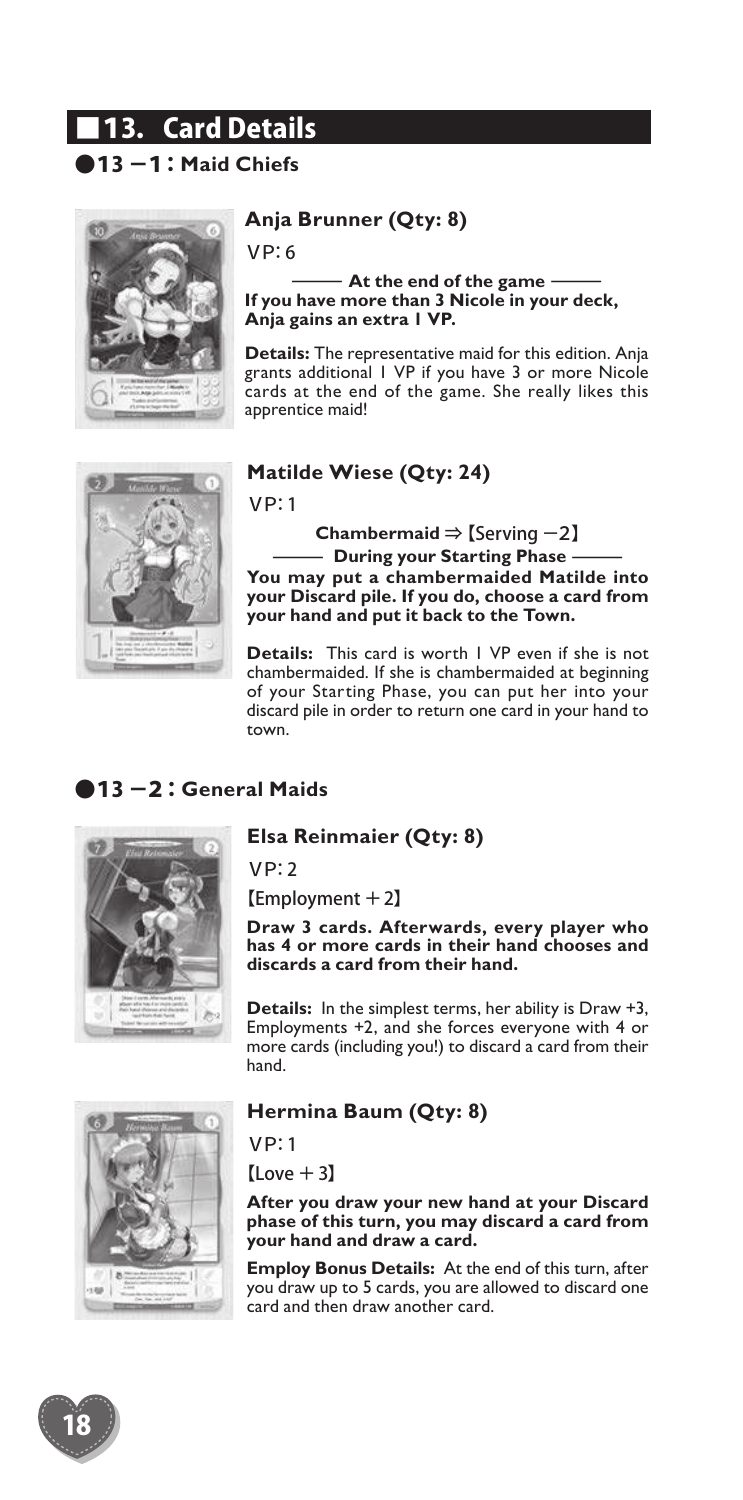

#### **Toni Darling (Qty: 10)**

【Draw +1】 【Love +1】 【Serving +1】

**You may Discard a card from your hand. If you do, gain Employment +1.**

**Details:** If you want to get Employment +1 from Toni's ability, you have to discard a card from your hand before you play anyother card.

You can only activate her ability once per turn. You cannot discard 2 cards from your hand to receive Employment +2.



#### **Nora Morgenstern (Qty: 10)**

【Serving +2】

**You may pay 1 Serving. If you do, reveal 2 cards from the top of your deck. Put all of the Love cards into your hand, and discard the rest.** 

**Details:** Nora gives you 2 Servings when you play her. If you want to reveal 2 cards for spending I Serving with her ability, you can use one of the 2 Servings that she gave you.



#### **Nadja Kersten (Qty: 10)**

【Love +1】

**When you employ Nadja, you may gain a Beer card for 1 Love.**

**You may discard a Love card from your hand and pay 1 Serving. If you do, gain a Beer card.**

**Employ Bonus Details:** Nadja's employ cost is 5, but you can pay an additional 1 love to receive a Beer card with her Employ bonus.

**Details:** Once you play Nadja from your hand, you may discard a Love card (a 1 Love, 2 Love, or 3 Love card) and pay 1 Serving to receive a Beer card. For example, if you play Anna to receive 2 Servings before playing Nadja, you can spend 1 Serving from the Servings that Anna gave you to gain a Beer card when playing Nadja.

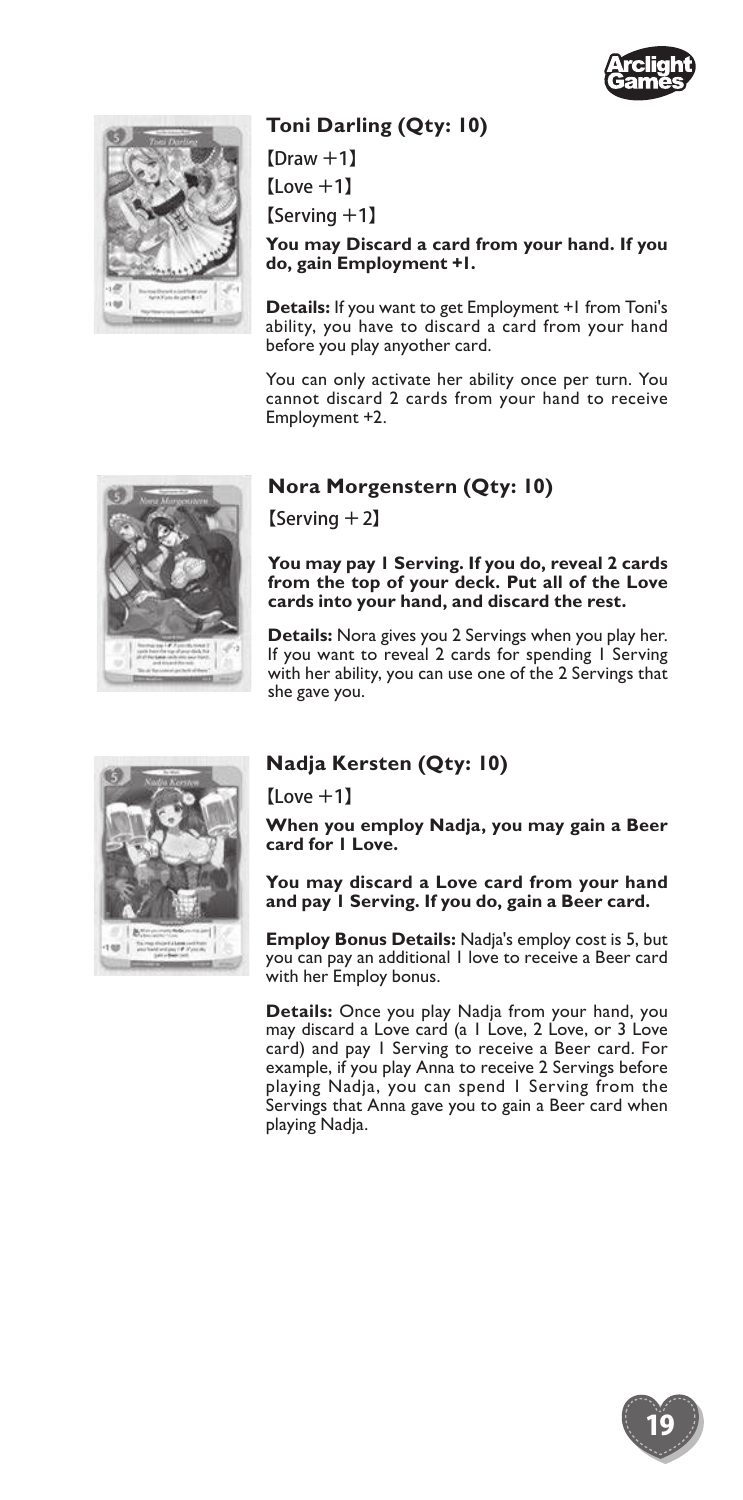

#### **Gina Kersten (Qty: 10)**

#### $[Draw +1]$

**When you employ Gina, you may gain a Beer card for 2 Love.**

**During your Employ phase you may gain a Beer card for 4 Love.**

**Employ Bonus Details:** Gina's employ cost is 4, but you can pay an additional 2 Love to receive a Beer card with her Employ bonus.

**Details:** Once you play Gina from your hand, you can pay 4 Love during the Employ Phase in the same turn to receive a Beer card. This action does not count as Employing a card.

## **Sara Leonhardt (Qty: 10)**

【Love +2】

**You may put a chambermaid card from your Private Quarters onto the Discard pile. If you do, gain Serving +2.**

**Details:** If you want to use her ability effectively, you should have several chambermaid cards that you can chambermaid for 1 Serving. Ute and Kaori are the best partners for Sara.

#### **Julia Kunster (Qty: 10)**

【Draw +2】

【Employment +1】

**Sneak a peek at 2 cards from the top of the Beer deck. You may change the order of the cards.**

**Details:** Julia works very well if you want to get specific Beer cards from the Beer deck. Weissbier and Pilsner will generate more and more VP if you have several copies of them, so it is great idea to have Julia to collect them!

If you see "Get Drunk" or "Beer Stand" cards with Julia's ability, these cards' abilities will not be triggered. These abilities will be triggered only when they are revealed in Town or if someone acquires them.



#### **Kirika von Heidemann (Qty: 10)**

 $[Draw +2]$ 

**During this turn, you treat the Chambermaid Chief cards in your hand as** "**1 Love**" **cards.**

**Details:** If the current player played Kirika during his Serving Phase, all "chambermaid chief" cards in player's hand are treated as 1 Love cards.





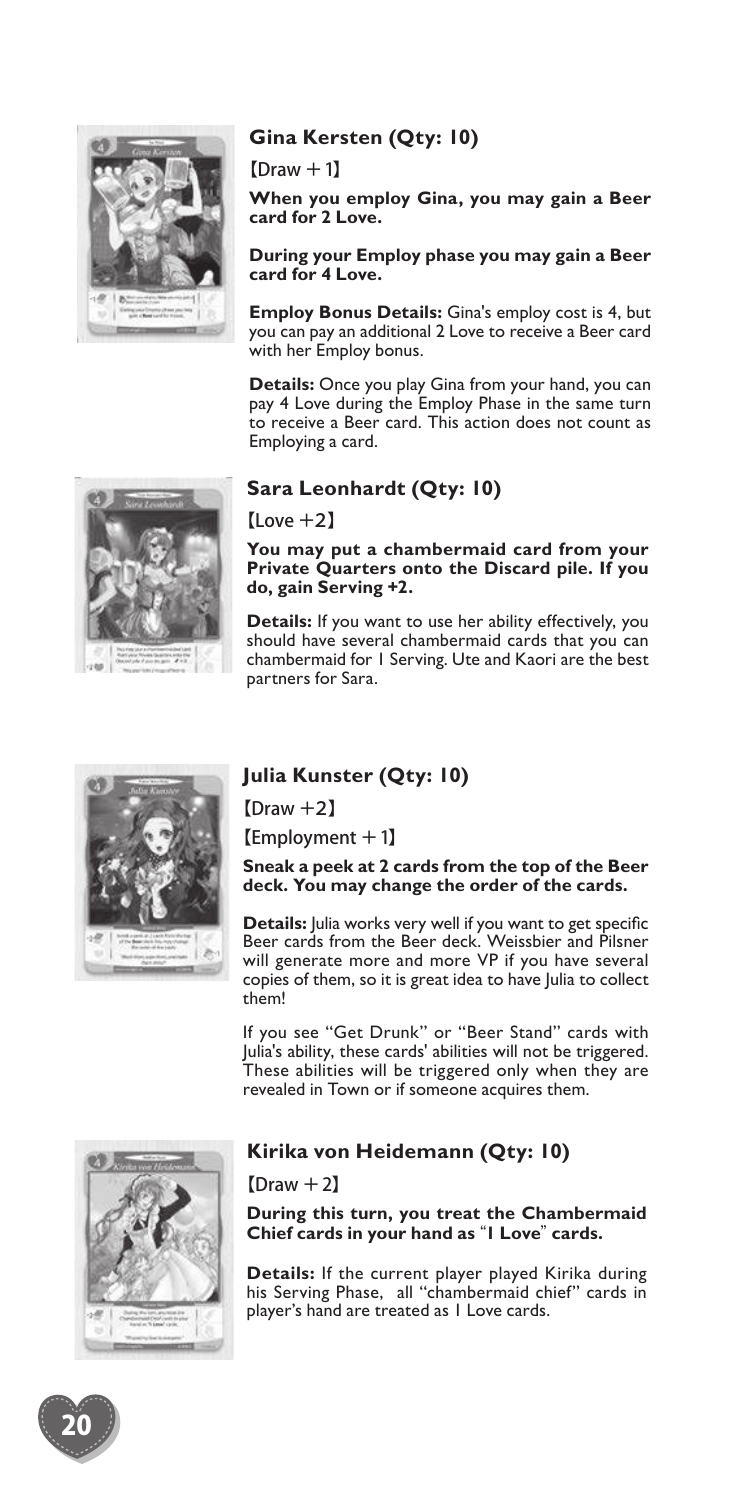



#### **Anna Hartmann (Qty: 10)**

【Serving +2】

**When you employ Anna, you may discard the top card of any player's deck.**

**Employ Bonus Details:** You can only choose a player's deck with her ability. Please be aware of the strict distinction between a "deck" and a "pile."



#### **Renata Abendroth (Qty: 10)**

 $[Lower + 2]$ 

**Choose a number and a player with 5 or more cards in their hand. That player discards a card that has an employ cost the same as the chosen number from his hand.**

**Details:** To use her ability effectively, you should remember which player bought which cards.



#### **Aileen Hammerschmidt (Qty: 10)**

**You may discard up to two cards from your hand. Draw the same amount of cards as were discarded.**

**Details:** In the simplest terms, her ability is discarding up to 2 useless cards from your hand to (hopefully) replace them with better ones.



#### **Ute Krombach (Qty: 10)**

【Employment +1】

**Draw an additional card when you draw your new hand at your Discard phase this turn.** For contract in (₹+). The contract of the state of the standard phase this turn.<br>
and at your Discard phase this turn.<br>
Chambermaid ⇒ [Serving − 1]<br>
<u>The contract of the contract and</u> Bonus<br>
The contract of the contract o

**Chambermaid** ⇒【Serving -1】

**If your Alcohol value is between 2 to 9, this card is worth 2VP instead of 1.**

**Employ Bonus Details:** You can have an extra card when you refill your hand during your Discard Phase on the turn that you employed her. If you employed multiple Ute cards during the same turn, you will get the same number of additional cards as the number of Ute you hired.

**Details:** This card is worth 1 VP if it's chambermaided. It will be worth 2 VP if you get a good number of drinks!

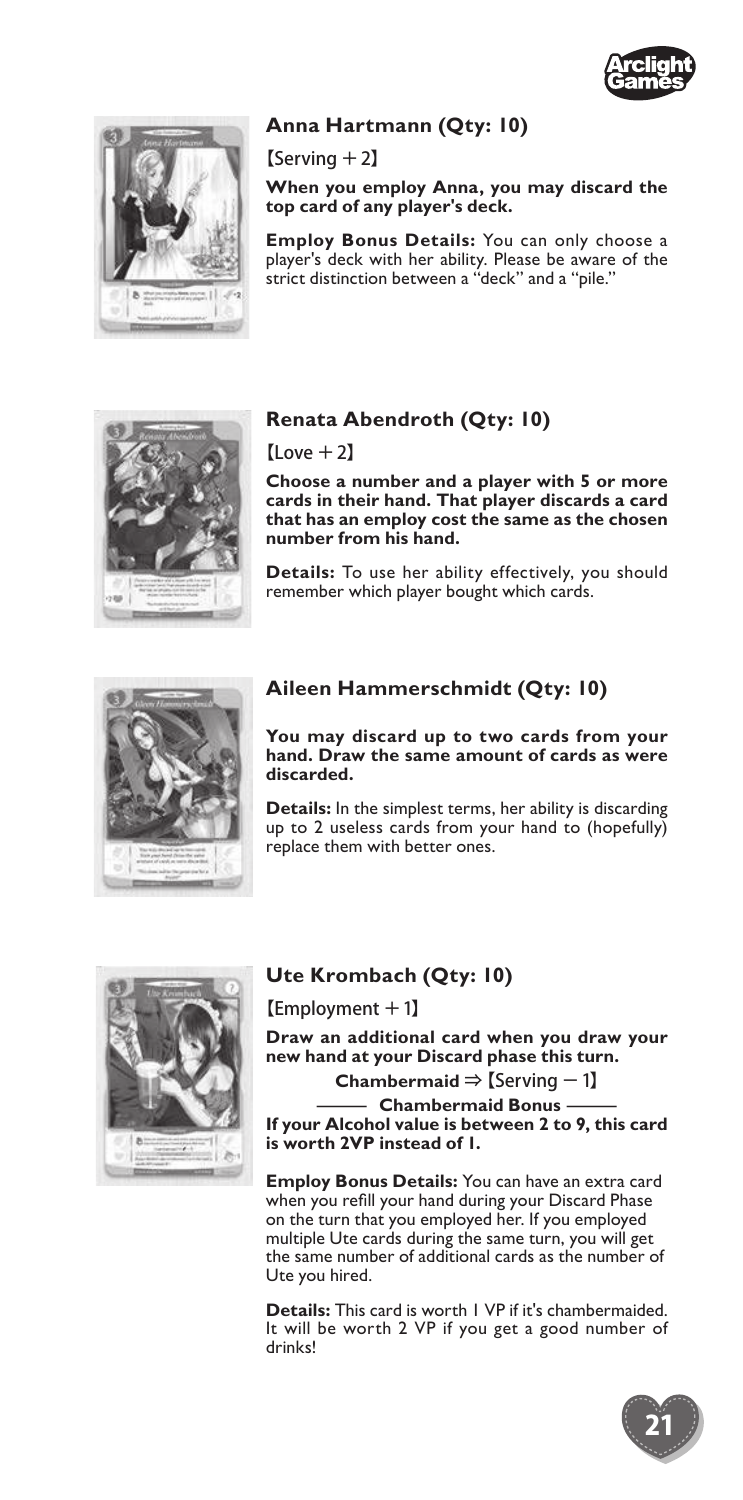

#### **Kaori Hamasaki (Qty: 10)**

 $[$ l ove  $+1]$ 

# **Chambermaid** ⇒【Serving -1】 **Fi Hamasaki (Qty: 10)**<br>
+ +1]<br>
Chambermaid ⇒ [Serving - 1]<br> **Chambermaid Bonus**<br> **Chambermaid Bonus**<br> **Chamber - 2YP, 1 Kaori = 1<br>
<b>Chamber - Chamber - Chamber**<br> **Chamber - Chamber - Chamber**<br> **Chamber - Chamber - Chambe 3 Kaori = 12VP, 2 Kaori = 2VP, 1 Kaori = 1VP**

**Details:** At end of the game, check how many Kaori cards you chambermaided in your Private Quarters, and count how many sets you have. If it's 3 or more, make a set of 3, and then count the rest. For example, if you have 5 Kaori, it will be 14 VP total because they are counted as 3 Kaori (12 VP) and 2 Kaori (2 VP). Sets of 3 are the best!



#### **Paula Lauenburg (Qty: 10)**

**You may discard the top card of any player's deck. You can use the card's ability and bonus as though you had played the card. If the discarded card was a Love card, gain that much Love.**

**Details:** You may play the discarded card as though just played from your hand, so you cannot chambermaid the card even if the card was a "Chambermaid" or "Chambermaid Chief." Also, if it was Nicole, you cannot use her ability because the card was already played and not in your hand.

If the discarded card from the top of the deck was Paula, you may repeat the same process as though you played Paula again.

If the discarded card was a Love card, you can gain the Love indicated on the card as though you played the Love card from your hand.



#### **Nicole Schmieg (Qty: 10)**

**When you employ this card, put it onto any player's discard pile.**

**Return 2 Nicole to the Town from your hand. If you do, gain a general maid card with employ cost 5 or less. (This ability does not require a Serving)**

**Employ Bonus Details:** You may put Nicole in any player's discard pile when you employ her.

**Details:** If you have 2 or more Nicole cards in your hand, you may choose to put 2 Nicole cards back to the town in exchange for getting a General Maid card that costs 5 or less. The action does not count as a Serving, so you can use Nicole's ability during your Serving Phase even if you are out of Servings.

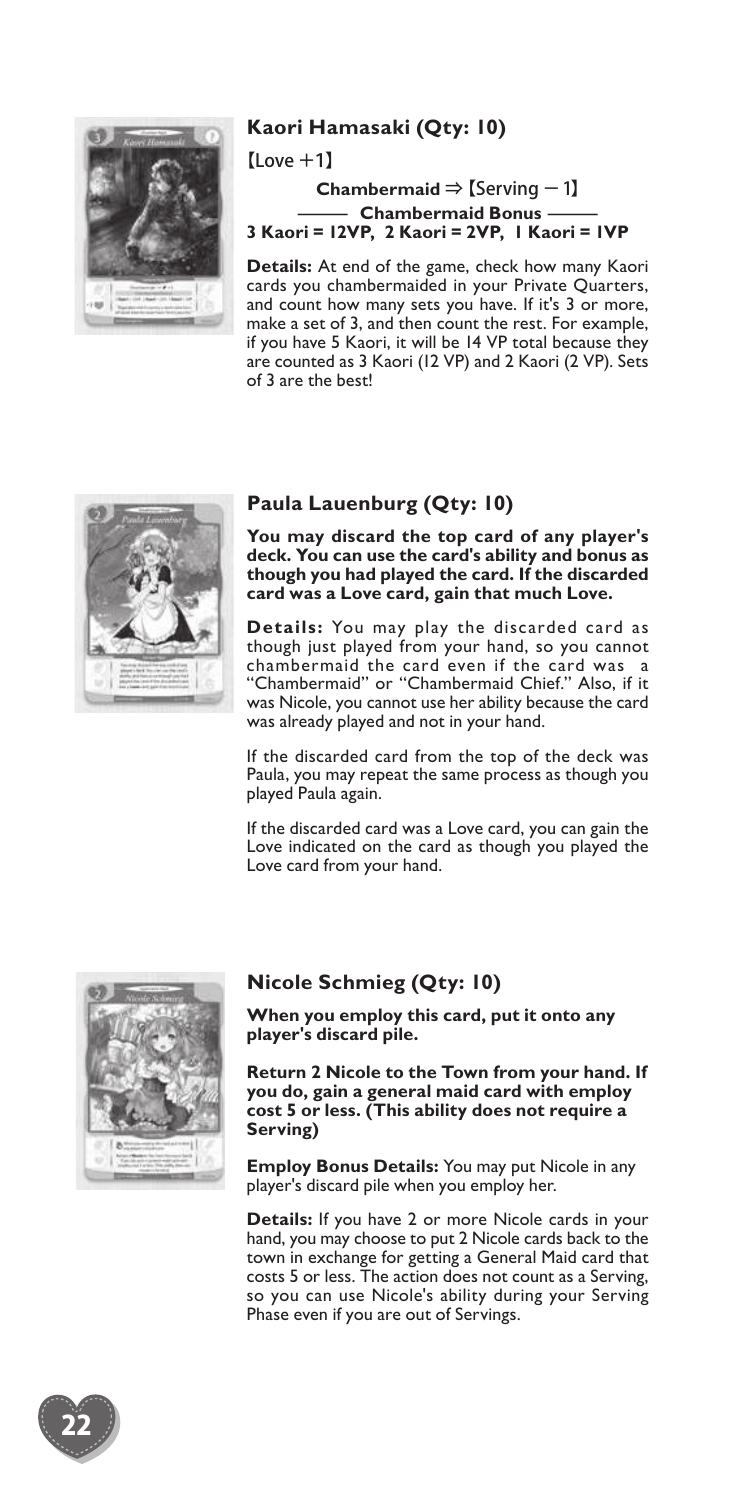

#### ●13 -3: **Event Cards**



#### **Envy (Qty: 8)**

**All employ costs of maid cards are increased by 1. Came:**<br> **At the beginning of the Employ Phase \_\_\_\_\_<br>
All employ costs of maid cards are increased by I<br>
This effect can overlap only up to 2)<br>**  $\frac{1}{2}$ **(This effect can overlap only up to 2) vy (Qty: 8)**<br>
— At the beginning of the Employ Phase —<br>
employ costs of maid cards are increased b<br>
is effect can overlap only up to 2)<br>
seffect can overlap only up to 2)<br>
urn a maid card with an employ cost 4 more<br>
Town.

**Return a maid card with an employ cost 4 more to the Town. If you do, put this card back to the Town.**

**Details:** This card's effect only applies to the player who has Envy.

Players can put any number of Envy cards on a player's Private Quarters, but no more than 2 Envy cards take effect.





#### **Heavy Storm (Qty: 8)**

**This is placed onto a Building in any player's Private Quarters. All cards placed underneath this card are treated as though they don't exist.** a**vy Storm (Qty: 8)**<br>
sis placed onto a Building in any player's Privaters.<br>
Rifferences All cards placed underneath this card<br>
ted as though they don't exist.<br>
At the beginning of your turn ———————————————————————————————

**You may Discard a "3 Love" card from your hand. If you do, put this card back in the Town.**

**Details:** This card is only usable against Beer Fest in this set, but you can use it on other buildings from the Tanto Cuore - Expanding the House set. For example, playing this card on another player's Estate could be very effective.

#### **Let Me Drink! (Qty: 8)**

**When you gain this card, put this card onto your Private Quarters.**

**Discard a Love card from your hand and remove**  ing this card on another player's Estate could<br>effective.<br> **t Me Drink!** (Qty: 8)<br>
hen you gain this card, put this card onto your<br>
stare Quarters.<br>
At the beginning of your turn ——<br>
card a Love card from your hand and rem **this card from the game. If you do, take a Beer card from any player's Private Quarters and add it to your Private Quarters.**

**Details:** You cannot see other players' Beer cards. Choose a Beer card randomly if you get a Beer card from another player with this effect.

This card gives you a Beer card from another player. However, you can only use this effect at the beginning of your Starting Phase. You cannot use it immediately after you gain the card. Other players have a chance to protect their beer with Beer Fest or try to get rid of this card before you can use this effect during your next Starting Phase.

#### ●13 - 4: **Building Cards**



#### **Beer Fest (Qty: 8)**

**When you gain this card, you may put a Beer card under this card from your Private Quarters.**

**The Beer card under this card cannot be targeted by Get Drunk or Let me drink!.**

**Details:** The card is great card for protecting your Beer, but a Heavy Storm can target it. If a Heavy Storm is placed on this card, any cards placed underneath the Heavy Storm are treated as though they don't exist. This means that Beer Fest and any Beer cards under it are treated as though they don't exist.

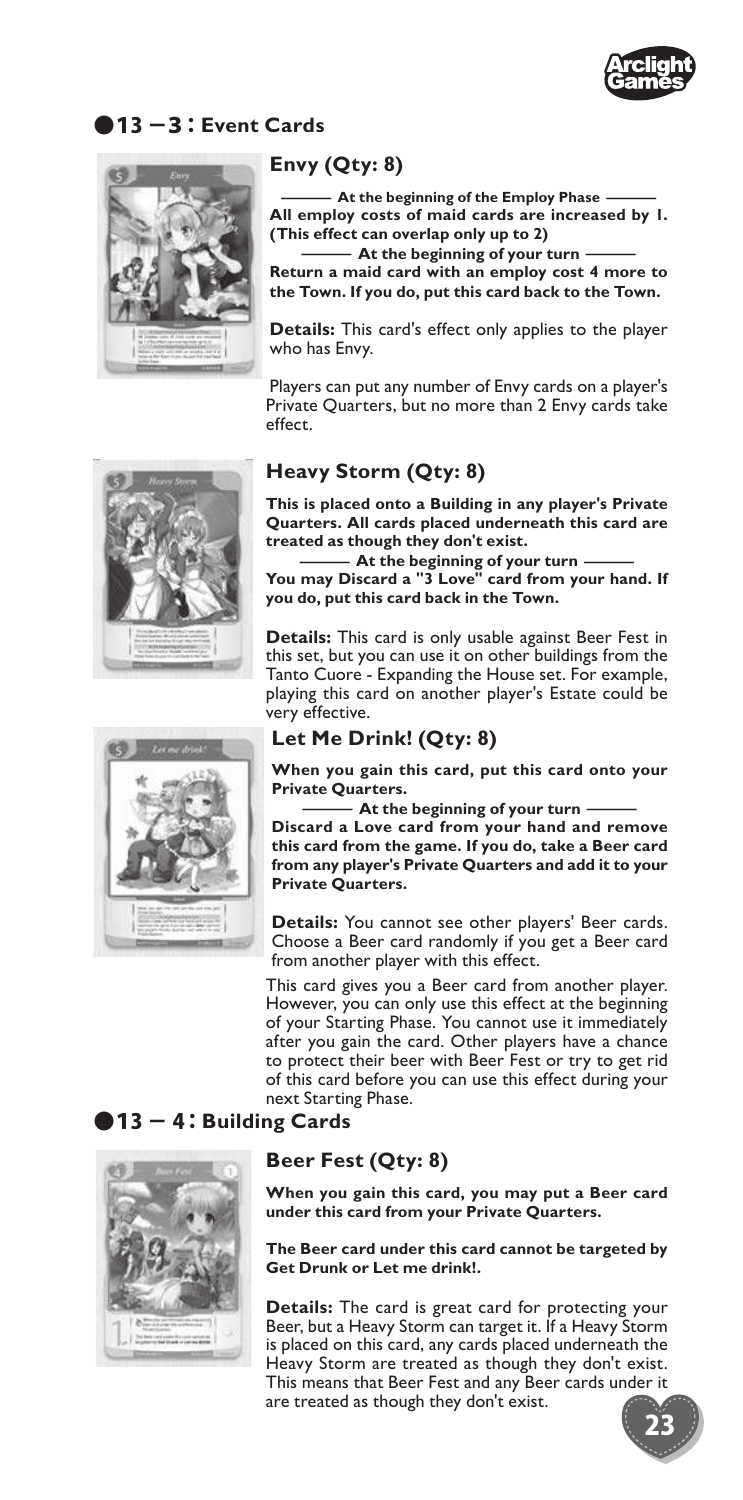

#### **Beer Stand (Qty: 1)**

#### VP:2

**When you gain this card, put this card onto your Private Quarters. Until the end of your next turn, any player may pay 4 Love to get a Beer card during their Employ phase. Turn the card face down at the end of your next turn, and put it with your Beer cards.**

**Details:** If you gain this card, it is worth 2 VP in general, and you will also have a chance to get an additional beer if you pay 4 Love during your Employ Phase on this turn, and/or your next turn. However, all of the other players have a chance to purchase a Beer card during their next Employ Phase too.



#### **Get Drunk (Qty: 1)**

**When the card is drawn or revealed, the turn player checks the Alcohol value. If it's 9 or more, he must discard one Beer card randomly. Then, remove this card from the game.**

**Details:** There are 2 different "Get Drunk" cards in this set. They have similar effects, but slightly different. Beer cards under a "Beer Fest" will be ignored when you check your Alcohol Value and are not valid targets for the card's effect.



#### **Get Drunk (Qty: 1)**

**When the card is drawn or revealed, the turn player checks the Alcohol value. If it's 9 or more, he must choose and give a Beer card to another player. Then, remove this card from the game.**

**Details:** There are 2 different "Get Drunk" cards in this set. They have similar effects, but slightly different. Beer cards under a "Beer Fest" will be ignored when you check your Alcohol Value and are not valid targets for the card's effect.

If your Alcohol Value is 9 or more, choose one of your Beer cards and give it to another player of your choice.



#### **Oktoberfest (Qty: 1)**

VP:3

**Count it as a card named Weissbier.**

**Details:** This Beer card is always revealed in town at the beginning of the game. It counts as Weissbier for the purposes of calculating the other Weissbier's VP bonus.

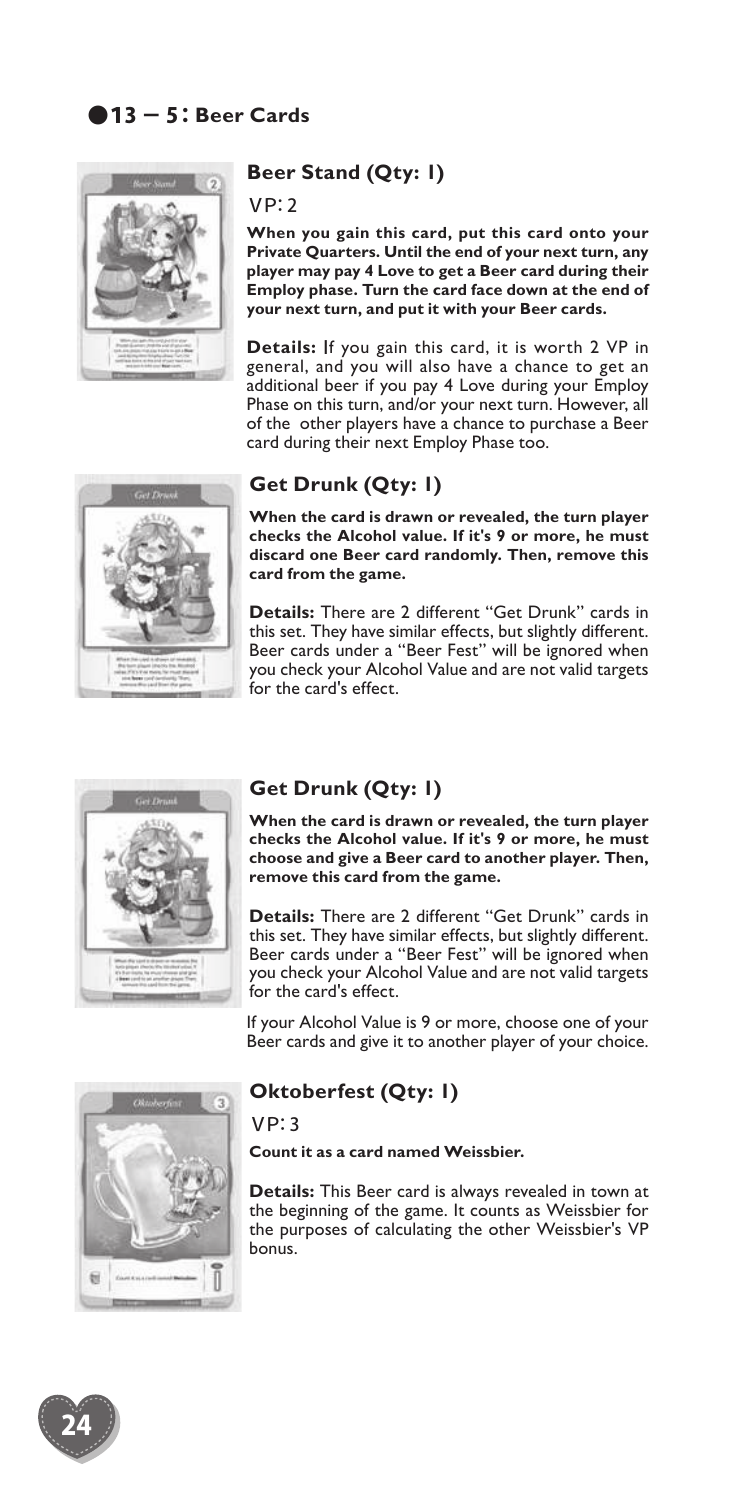



## **Weissbier (Qty: 7)**

**This card's VP is the number of Weissbier on your**  -**At the end of the game**-**Private Quarters.**

**Details:** For example, if you have 3 Weissbier cards, each Weissbier are worth 3 VP (for a total of 9 VP). If you have a Weissbier and an Oktoberfest, the Weissbier is worth 2 VP, because the Oktoberfest also counts as a Weissbier. However, the Oktoberfest's VP value is always 3, even if you have another Weissbier. In this case, the total will be 5 VP (2 VP + 3 VP)



#### **Pilsner (Qty: 6)**

VP:?

**For each set of Pilsner you have, you gain the**  -**At the end of the gamefollowing VP. 3 Pilsner** ⇒ **14VP 2 Pilsner** ⇒ **6VP 1 Pilsner** ⇒ **1VP**

**Details:** At end of the game, check how many Pilsner cards you have, and count how many sets you have. If it's 3 or more, make a set of 3, and then count the rest. For example, if you have 5 Pilsner cards, it will be 20 VP total because they are counted as 3 Pilsner (14 VP) and 2 Pilsner (6 VP). Sets of 3 are the best!



## **Altbier (Qty: 5)**

VP:4

**Details:** Altbier just counts as 4 VP.



### **Bock (Qty: 3)**

VP:6

**If you have 2 or more Maid Chiefs, this card is worth**  k (Qty: 3)<br>6<br>**-----** At the end of the game -------<br>In have 2 or more Maid Chiefs, this card is w<br>nstead of 6VP **0VP instead of 6VP**

**Details:** If you are planning to gain VP from this card, you should try not to gain Maid Chiefs (in this set, Anja). If you have 2 or more Maid Chiefs, the card is worth 0 VP instead of 6 VP.

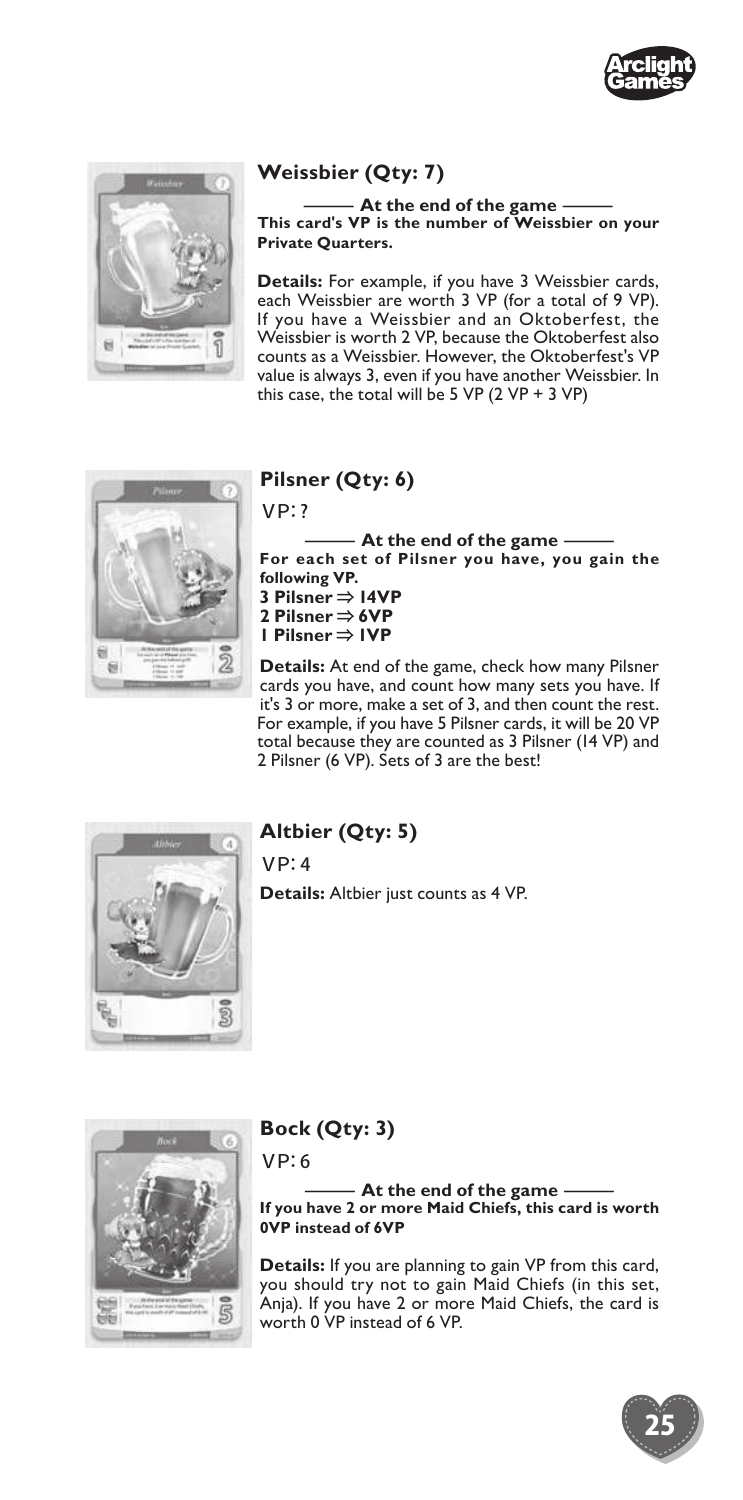## ●13 - 6: **Love Cards**



**1 Love (Qty: 36)**



**2 Love (Qty: 12)**



**3 Love (Qty: 8)**

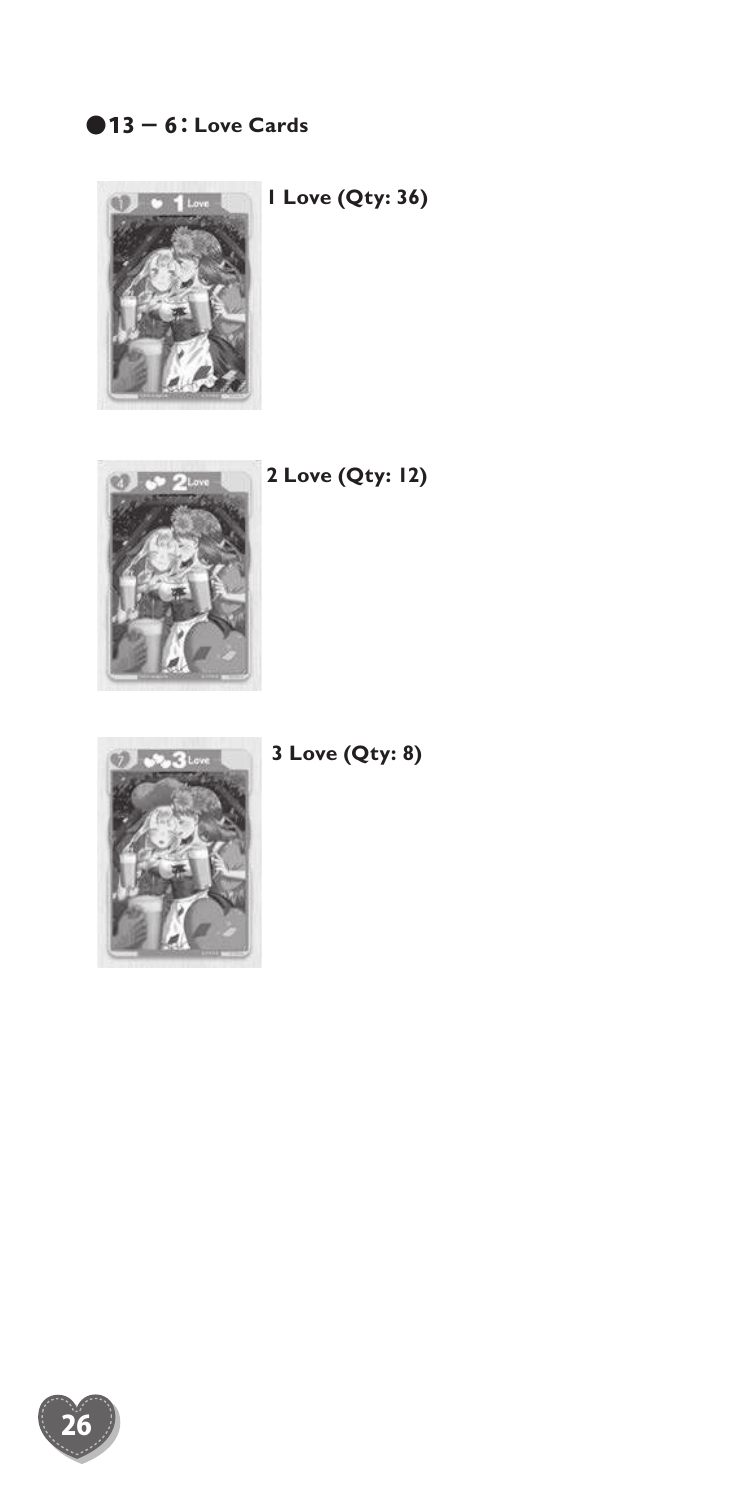## Thank you to our Premium Kickstarter Backers that helped us get this game published!

Matt Halverson David Devaty Ari Ades Sherwin Modarressi Kenny Mak Michael chiu M Payne Kwang Ketcham Joshua Jordan Guillaume Lebigot James Kahalewai Manuel Cueto Garnett Gilchrest Daniel Eason Charlie Kim Dominic Stevens Michael Lin Yi Kit Wong Michael Miller Andrew Cassady Yanik D'Aigle Michael Piacsek Stephen Shiu Dominic Ferrer Robert Corbett Jimmie Maggard Sean Reynolds Tin Chun Denny Yan Randy Chong Aaron Seymour